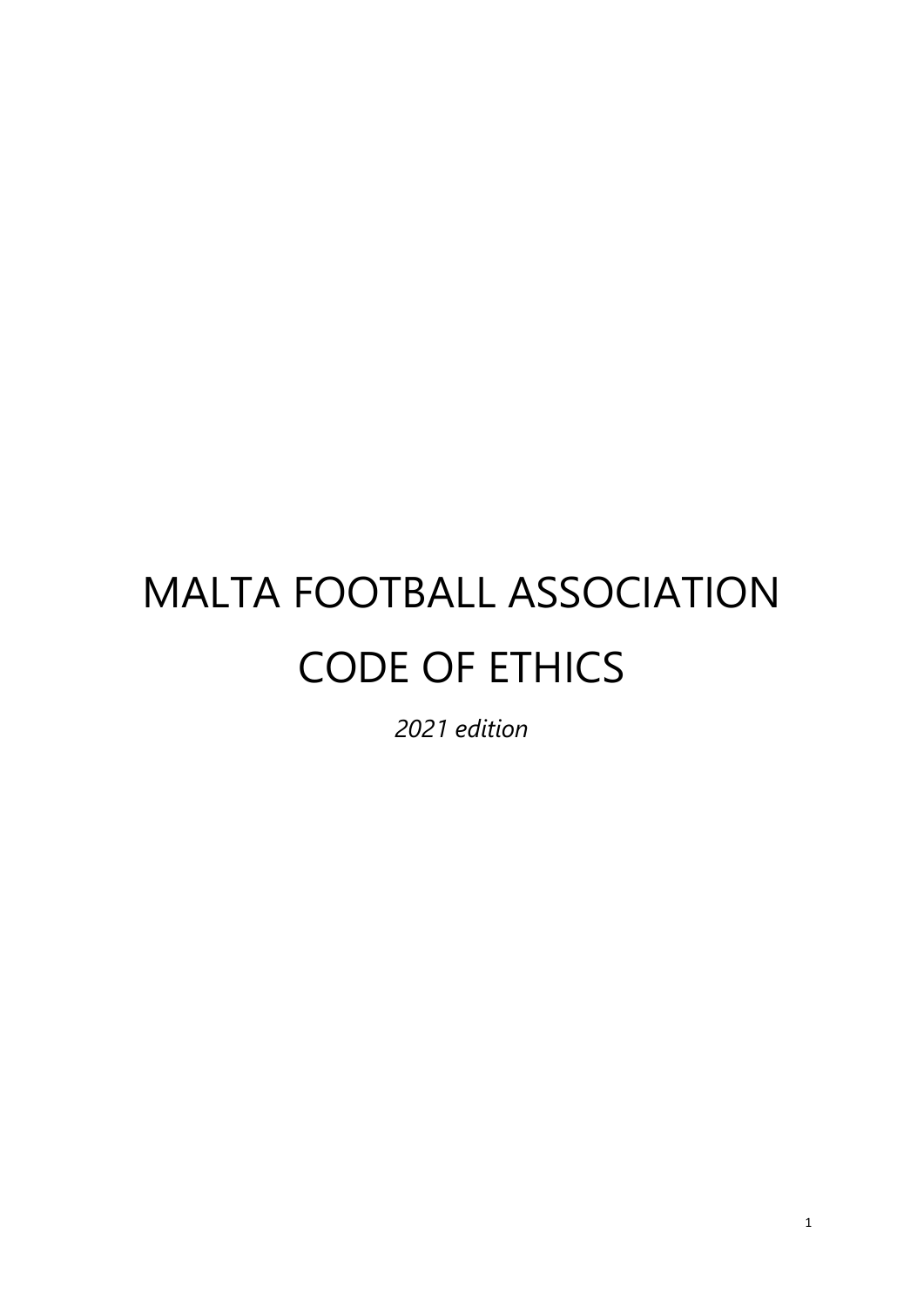MFA Ethics and Compliance Committee (as of May 2021):

| Chairman:      | Dr. Buontempo Stefan                                            |
|----------------|-----------------------------------------------------------------|
| C - ---+- -- - | $M_{\text{in}}$ $M_{\text{in}}$ $L_{\text{in}}$ $L_{\text{in}}$ |

Secretary: Mr. Mifsud Josef

Member: Mr. Agius Gilbert

Member: Mr. Briguglio Antonio

Member: Mr. Galea Joseph

Member: Dr. Micallef Domenic

Contributors to the Formulation of this Document:

| Dr. Aquilina Dawn: | Malta FA Strategy Officer                           |
|--------------------|-----------------------------------------------------|
| Dr. Mula Herman:   | Malta FA Integrity Officer & Legal Services Manager |

© All rights reserved

Millennium Stand (Floor 2), National Stadium, Ta' Qali, ATD 4000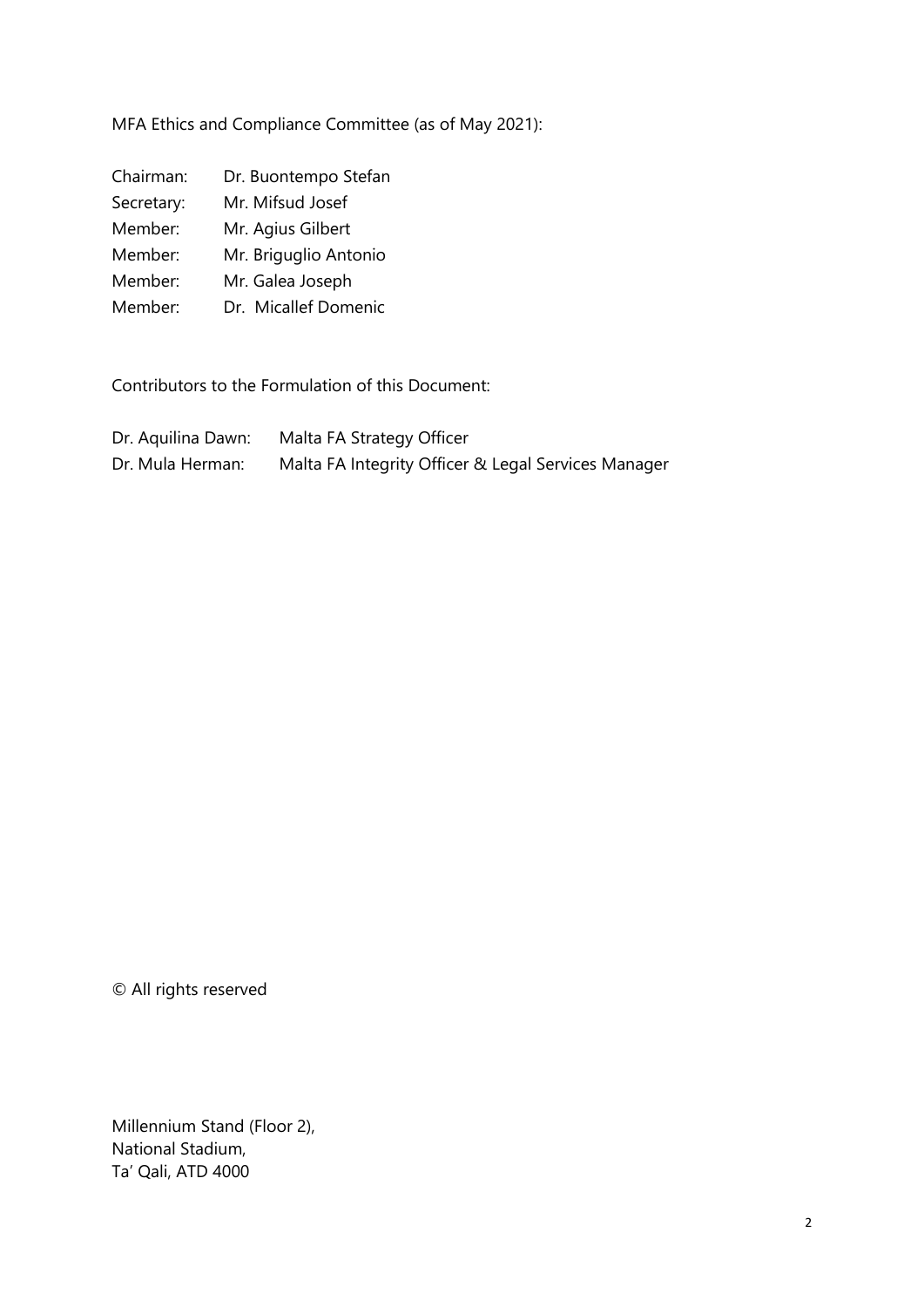### **PREAMBLE**

The Malta Football Association, being the largest and most followed sports organisation in Malta, acknowledges its responsibilities in particular in promoting and ensuring good governance.

The MFA is working on multiple fronts with the principal aim of embracing good conduct, good governance, and good ethical behaviour standards which are well regarded both locally and internationally. This Code of Ethics *inter alia* outlines and regulates the appropriate conduct of the Association's Officers, highlighting the most important core values for behaviour and conduct within the MFA as well as with external parties, including the media. The conduct of persons within the jurisdiction of this Code shall reflect the fact that such individuals embrace the objectives and principles of the MFA in every way, and refrain from anything that could be harmful to these aims and objectives. They shall respect the significance of their commitment and allegiance to the MFA, and whilst representing the Association at all times, even when not on Association's official duties, behave towards them honestly, worthily, respectably and with integrity. In addition, they shall respect and uphold the core value of fair play in every aspect of their functions.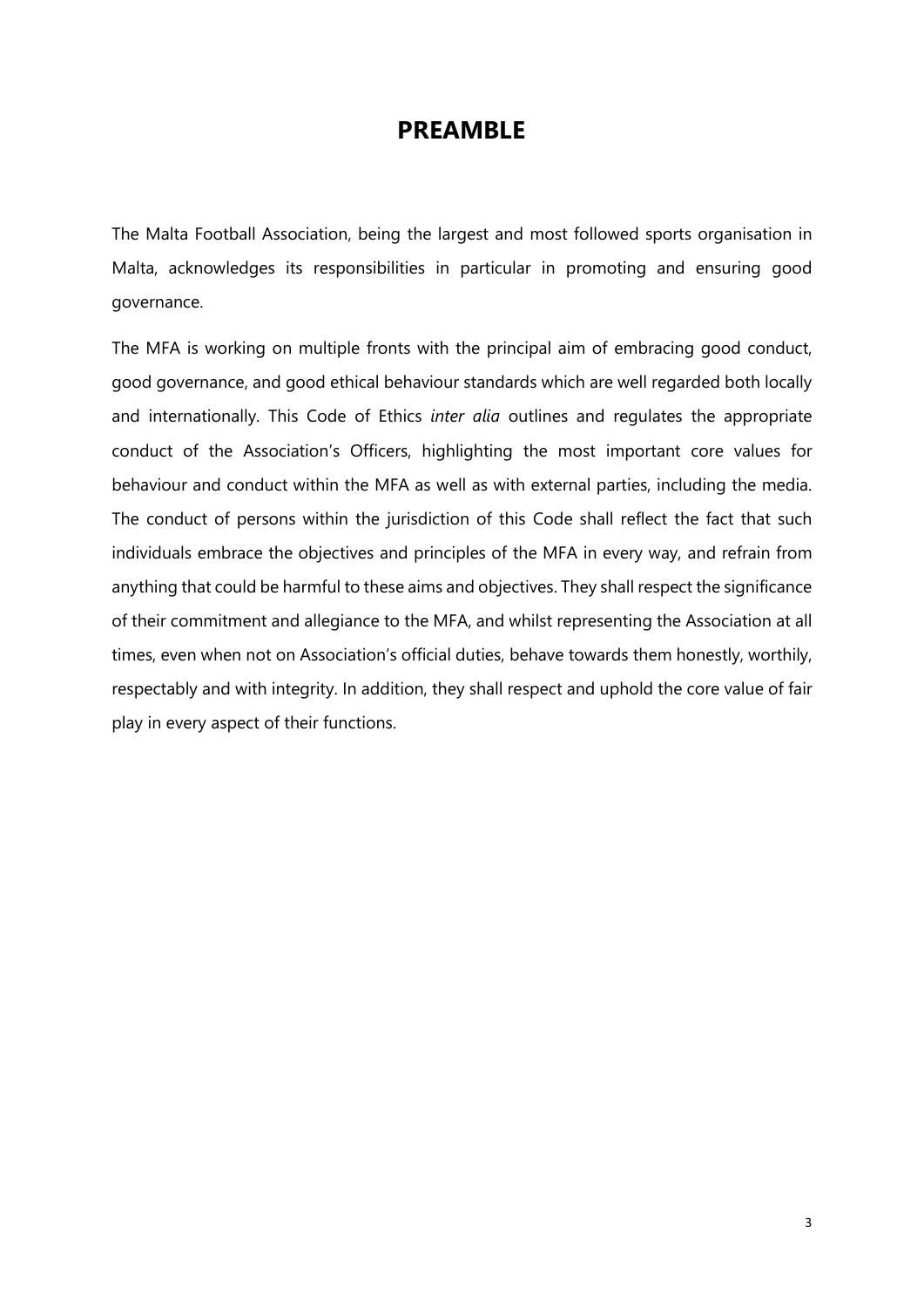## **DEFINITIONS**

**"Associated Club or Associated Clubs"** shall mean those Clubs which are neither Member Clubs nor Registered Clubs, but which are nevertheless accepted by the Executive Board of the Association to take part in one or more competitions organised by the Association. These shall include those Clubs which are admitted by the Executive Board of the Association to take part in Youth and Women's competitions organised by the Association.

**"Board or the Board"** shall mean the MFA Board of Ethics and Compliance.

**"CAS"** shall mean Court of Arbitration for Sports.

**"Confidential Information"** shall mean all information, knowledge or data related to the operation of the Association that is not in the public domain or otherwise publicly available, or that has been treated as confidential by the Association.

**"Executive board"** shall mean the entity which is defined by the Statute of the MFA as having *inter alia* the overall control and management of the Association, which shall include the officers of the Association, as well as the other board members elected or appointed to represent the various sectors of the Association.

**"FIFA"** shall mean Fédération Internationale de Football Association.

**"General Assembly"** – shall mean the meeting which is held by the Association once every year by not later than the seventh (7th) day of August.

**"Harassment"** shall mean systematic, hostile, and repeated acts intended to isolate or ostracize or harm the dignity of a person.

**"Inappropriate content" or "Inappropriate comments"** shall mean any content, comments or material containing: pornography, racial or religious slurs, gender-specific comments, information encouraging criminal skills or terrorism, or materials relating to cults, gambling and illegal drugs. This definition also covers any text or images or other media that could reasonably offend someone on the basis of: anti-fair play, race, age, sex, religious or political beliefs, national origin, disability, sexual orientation, or any other characteristic protected by law.

**"Intermediary"** shall mean a natural or legal person who, for a fee or free of charge, represents players and/or clubs in negotiations with a view to concluding an employment contract or represents clubs in negotiations with a view to concluding a transfer agreement.

**"MFA or Association"** shall mean the Malta Football Association.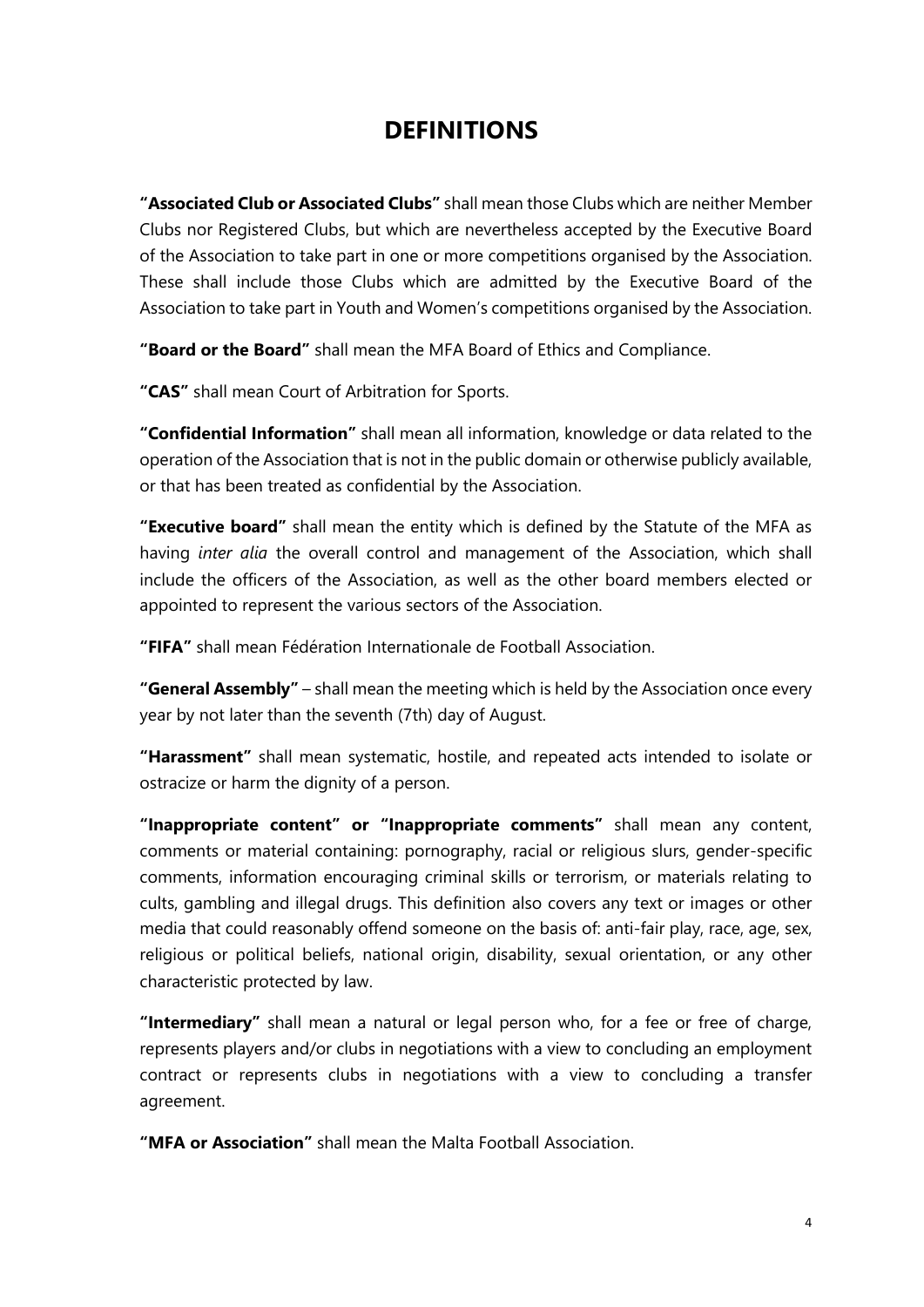**"Member Club or Member Clubs"** shall mean those Clubs which participate in the national league of the Association.

**"Registered Club or Registered Clubs"** shall mean those Clubs which are affiliated to a member Association.

**"Related Party"** shall mean any party related to persons bound by the Code who shall be considered a related party if they fulfil one or more of the following criteria:

- a) Representative and employee;
- b) spouse and domestic partner;
- c) individual sharing the same household, regardless of the personal relationship;
- d) other family member with whom they have a close relationship within a third degree;
- e) legal entity, partnership and any other fiduciary institution, if the person bound by this Code or the person receiving an undue advantage alternatively:
	- i. holds a management position within that entity, partnership or fiduciary institution;
	- ii. directly or indirectly controls the entity, partnership or fiduciary institution;
	- iii. is a beneficiary of the entity, partnership or fiduciary institution;
	- iv. performs services on behalf of such entity, partnership or fiduciary institution, regardless of the existence of a formal contract.

**"Reputational Risk"** shall mean potential for negative publicity, public perception or uncontrollable events to have an adverse impact on an Officer's reputation, thereby affecting his or her standing in society.

**"Officer or Officers"** shall mean the Officers of the MFA as defined in article **tbc** of the MFA statute stating that the Officers of the Association are the President, the three (3) Vice-Presidents, but for the purpose of this Code, it shall also include the treasurer [or the equivalent] and the General Secretary.

**"UEFA"** shall mean Union of European Football Associations.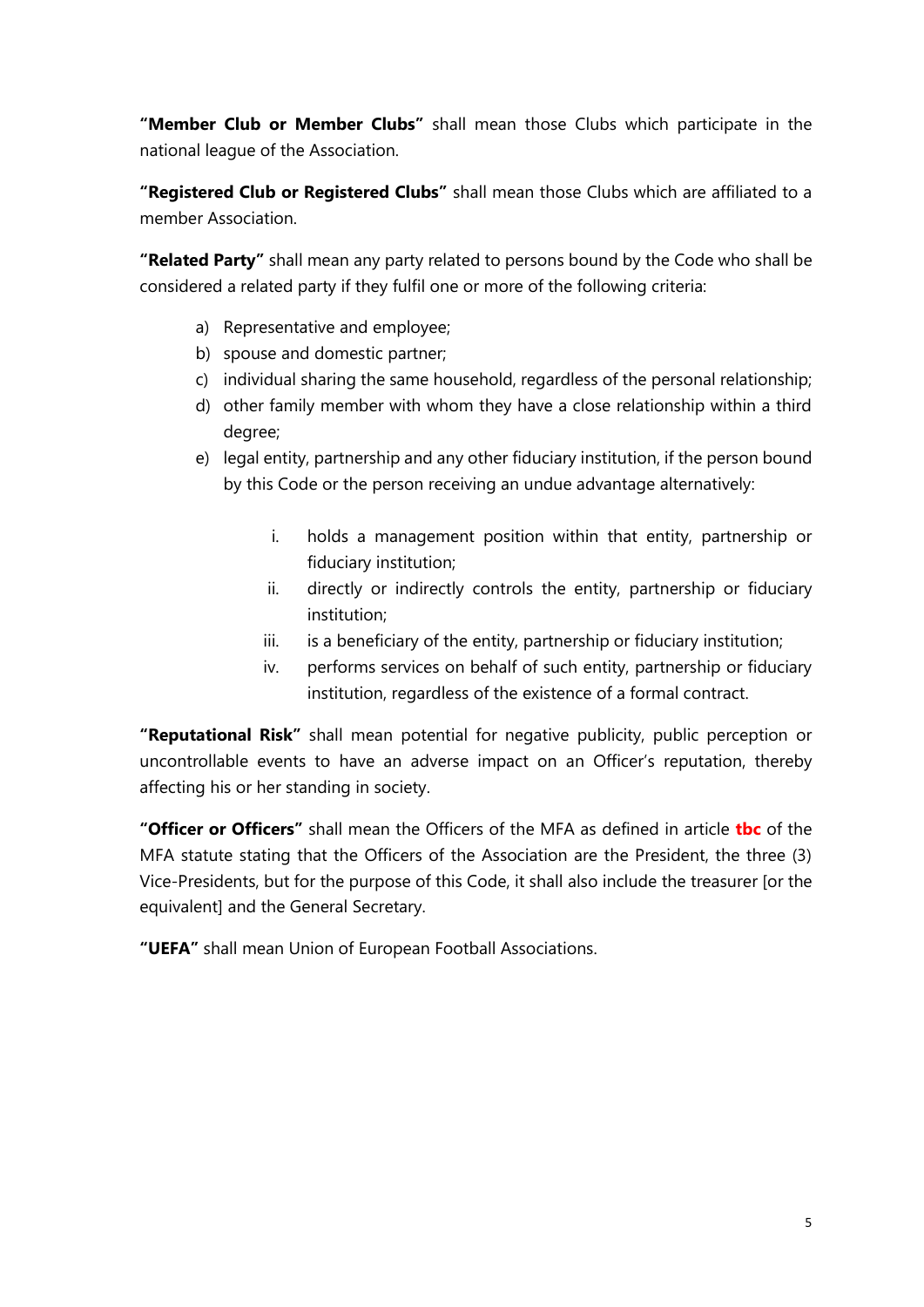## **ANNEXES INDEX**

**ANNEX 1:** *Fit and Proper Due Diligence Test for Officers of the MFA*

**ANNEX 2:** *Conflict of Interest policy*

*ANNEX 3: Conflict of Interest Register*

*ANNEX 4: E-Mail Etiquette Guidelines*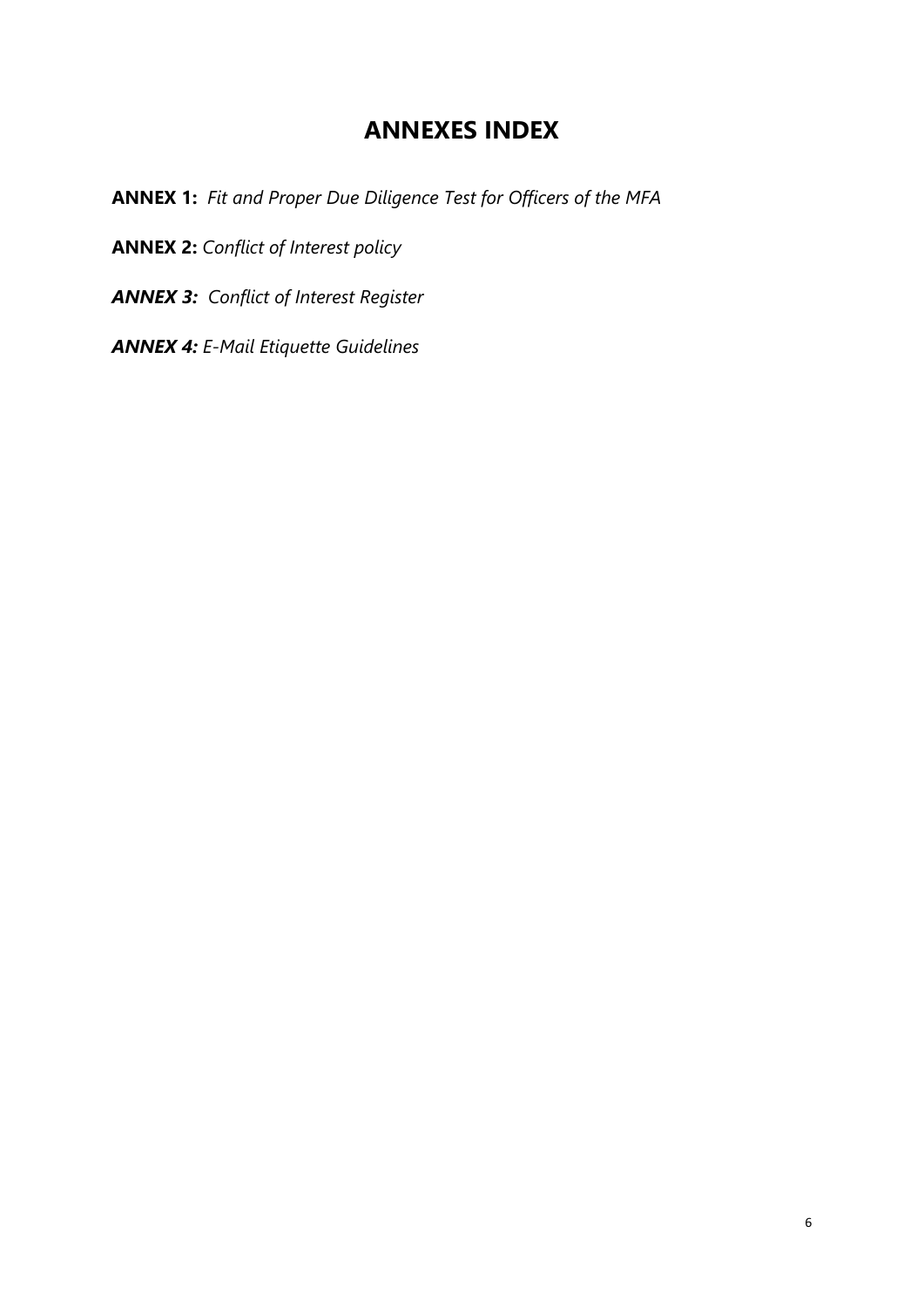# **1. JURISDICTION & SUPREMACY**

- **1.1** This Code shall have jurisdiction over all the Executive board members of the MFA as defined in article **tbc** of the MFA Statute, as well as the Treasurer, and the General Secretary of the Association.
- **1.2** If any clause of an MFA Regulation and/or any form of written direction by the MFA is inconsistent with this Code, this Code shall prevail and the other clause shall, to the extent of the inconsistency, be void. For all intents and purposes, the statute shall be deemed to be supreme over any other rule, regulation, directive and thus shall prevail.

# **2. VALUES**

Whether being elected representatives of the Clubs, or nominated Officers, the persons defined in provision 1.1 of this Code shall be inspired, and their actions, decisions, and behavior shall be guided by the following values:

- **2.1 Fair Play** They shall lead by example in promoting the fundamental principle of Fair Play and sportsmanship throughout all their engagements.
- **2.2 Integrity** They shall consistently align their conduct to the highest standards in public life, and shall adhere to shared ethical values, principles and norms for upholding and prioritizing the MFA objectives and interests over private interests.
- **2.3 Diligence** They shall keep abreast with the duties and obligations entrusted to them, with any standing orders and other Regulations governing the MFA operations, and abide by the provisions of this Code.
- **2.4 Transparency –** They shall be as open as possible about the decisions and actions that they take, and they shall give reasons for their decisions.
- **2.5 Accountability –** They shall be accountable to all Member Clubs, Registered Clubs and Associated Clubs, whilst nominated Officers shall be accountable to the MFA, and shall submit themselves to the necessary scrutiny to ensure this.
- **2.6 Objectivity –** They shall consider matters of policy, including appointments and contracts, objectively.
- **2.7 Honesty –** Throughout all their engagements, they shall be truthful.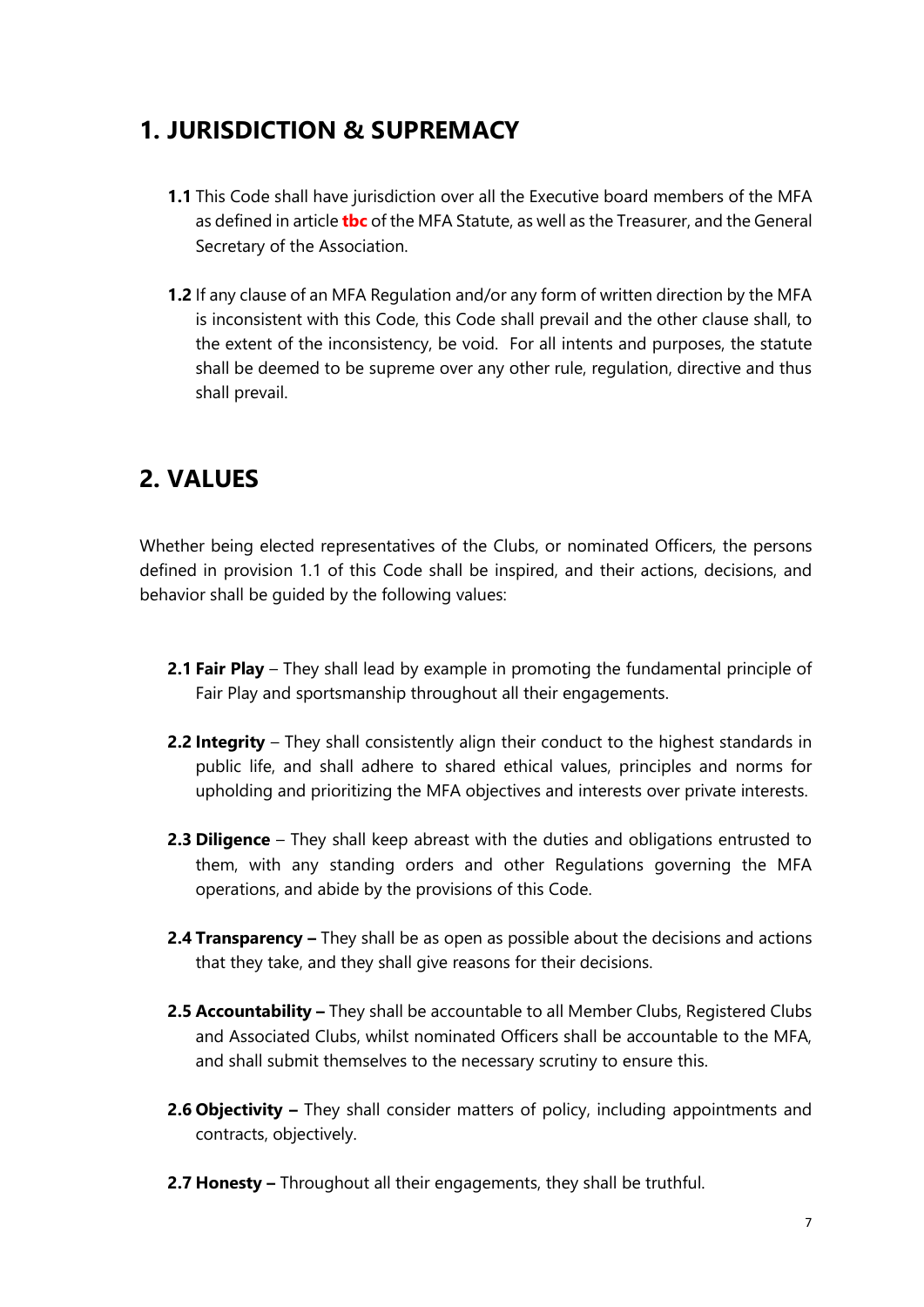- **2.8 Leadership –** They shall promote, support, and embrace these values and be inspired by them and engage in leading by example.
- **2.9 Respect –** They shall treat each and every person with whom they engage in any manner with utmost respect in order to create and promote a positive work environment.
- **2.10 Justice –** They shall have a special responsibility to observe and uphold the Laws of Malta and regulations governing the MFA, FIFA, UEFA, and CAS.

# **3. DUE DILIGENCE**

- **3.1** The persons referred to in provision 1.1, prior to the appointment in the case of an appointed officer, or upon his/her candidature for any elected post, shall be submitted to a due diligence fit and proper test as defined in *Annex* 1;
- **3.2** Any person who following the due diligence fit and proper test as defined in subarticle 3.1 above results as not suitable for the appointment, shall be excluded from any electoral candidature or nomination for such appointment or removed from such position. Such conclusion shall be made in a written reasoned decision, which decision shall be notified to the person or candidate, who shall have a right of recourse within five (5) working days from the decision before the Board of Appeal of the Association. The decision of the board of appeal shall be final and binding;
- **3.3** Any person who following the due diligence fit and proper test as defined in subarticle 3.1 above, results suitable for the appointment, shall be accepted, and included for any electoral candidature or nomination for such appointment. Such conclusion shall be made in a written reasoned decision, which decision shall be notified to the person or candidate and considered as final and cannot be challenged.
- **3.4** The due diligence fit and proper test mentioned in sub-article 3.1 shall be valid for a period of four years, and thus the interested person shall ensure that the test is repeated every four (4) years, if applicable.
- **3.5** Provided that the interested person may be subject to a due diligence fit and proper test during the four years' timeframe if directed by the MFA or by the body appointed or the Ethics and Compliance Committee.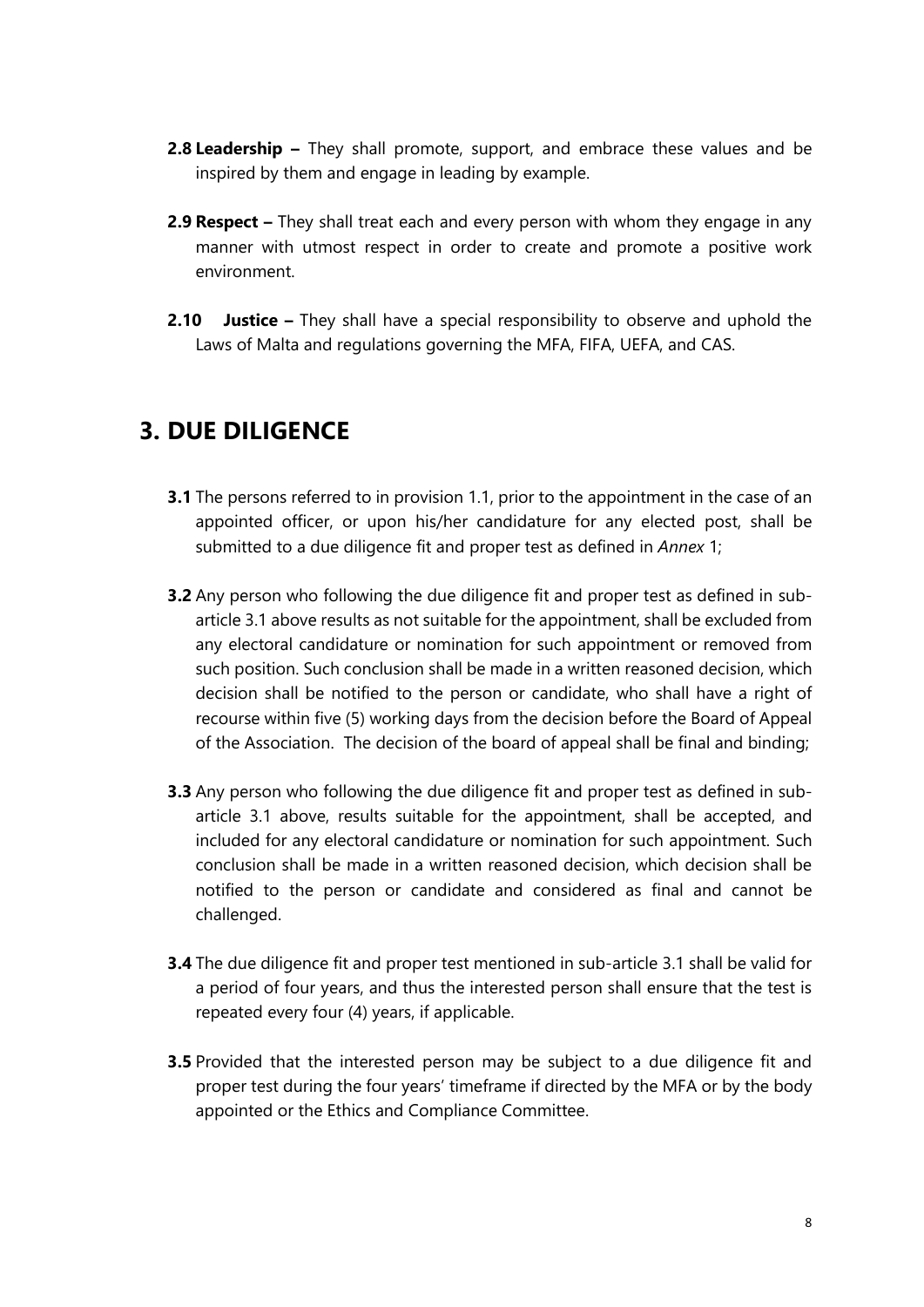**3.6** For the appointed person being submitted to the due diligence fit and proper test as mentioned in the last preceding sub-article, the result of such test or tests, subarticles 3.2 and 3.3 shall apply.

## **4. CONFLICT OF INTEREST**

- **4.1** Persons bound by this Code shall not perform their duties (in particular, preparing or participating in the taking of a decision) in situations in which an existing or potential conflict of interest might affect such performance. A conflict of interest arises if a person bound by this Code has, or appears to have, secondary interests that could influence his ability to perform his duties with integrity in an independent and purposeful manner. Secondary interests include, but are not limited to, gaining any possible advantage for the persons bound by this Code themselves or related parties as defined in this Code.
- **4.2** Before being elected, appointed, or employed, persons bound by this Code shall disclose any relations and interests that could lead to situations of conflicts of interest in the context of their prospective activities.
- **4.3** Persons bound by this Code shall not perform their duties (in particular, preparing, or participating in, the taking of a decision) in situations in which there is a danger that a conflict of interest might affect such performance. Any such conflict shall be immediately disclosed and notified to the Association.
- **4.4** When during his/her MFA duties, any person bound by this Code identifies an actual or potential conflict of interest, he/she shall report this in writing according to the conflict-of-interest policy as outlined in *Annex* 2.
- **4.5** The MFA shall keep a conflict of interest register as per *Annex* 3, where each and every reported conflict of interest is duly recorded.

# **5. BRIBERY, MISAPPROPRIATION OF FUNDS AND MATCH MANIPULATION**

**5.1** Persons bound by this Code shall not accept, give, offer, promise, receive, request or solicit any personal or undue pecuniary or other advantage in order to obtain or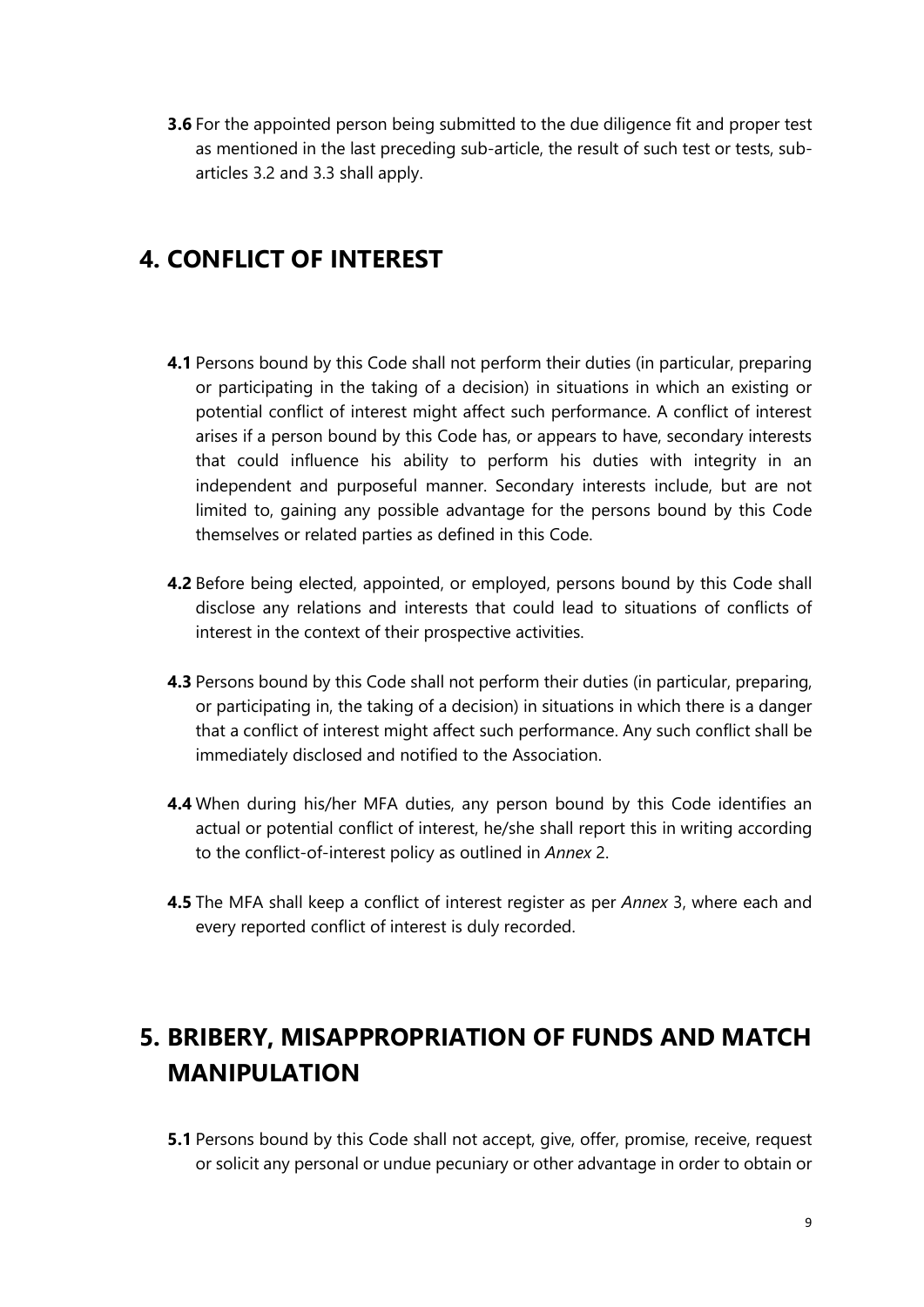retain business or any other improper advantage to or from anyone within or outside MFA. Such acts are prohibited regardless of whether carried out directly or indirectly through, or in conjunction with, third parties. In particular, persons bound by this Code shall not accept, give, offer, promise, receive, request or solicit any personal or undue pecuniary or other advantage for the execution or omission of an act that is related to their official activities and is contrary to their duties or falls within their discretion.

- **5.2** Persons bound by this Code shall not misappropriate funds of the MFA, the confederations, associations, leagues, or clubs, whether directly or indirectly through, or in conjunction with, third parties.
- **5.3** Persons bound by this Code are forbidden from being involved in the manipulation of football matches and competitions. Such manipulation is defined as the unlawful influencing or alteration, directly or, by an act or an omission, of the course, result or any other aspect of a football match or competition, irrespective of whether the behavior is committed for financial gain, sporting advantage or any other purpose. In particular, persons bound by this Code shall not accept, give, offer, promise, receive, request, or solicit any pecuniary or other advantage, on behalf of himself or a third party, in relation to the manipulation of football matches and competitions.
- **5.4** Persons bound by this Code shall immediately report to the MFA Integrity Unit and to the local authorities any approach in connection with activities and/or information directly or indirectly related with the possible manipulation of a football match or competition as described above.
- **5.5** Persons bound by this Code shall refrain from any activity or behavior that might give rise to the appearance or suspicion of a breach of this article.

## **6. COMPLIANCE WITH LEGISLATION**

- **6.1** Persons bound by this Code shall comply with all national legislation in particular, and not limited to:
	- Anti-Money Laundering and Financing of Terrorism Laws;
	- Integrity (anti-bribery);
	- Drug Related Legislation.
	- Public Order in Sports Grounds Legislation;
	- Other Criminal Laws.
- **6.2** If any person in the first or second degree of consanguinity with any person bound by this Code, or any person living in the same household is in breach of any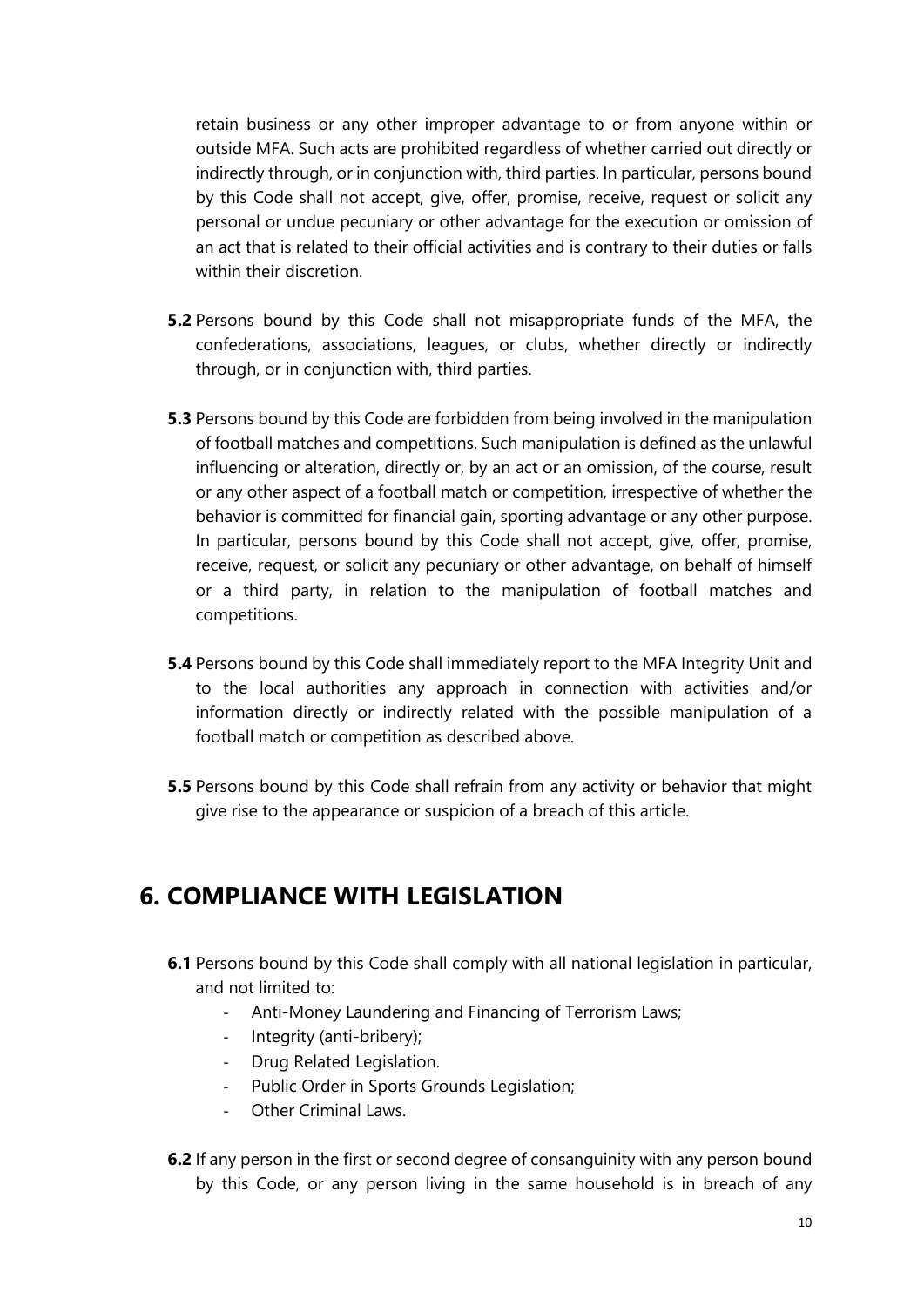legislation listed and not limited to clause 6.1., it shall constitute as clear Reputational Risk as defined in this Code, for such person. In such cases, tangible and documented action from the person involved depending on the gravity of the risk, shall be immediately taken.

**6.3** The Association shall provide relative training to ascertain that the persons bound by this Code are well aware of their obligations under these regulations, and other relevant laws and regulations.

## **7. INFORMATION MANAGEMENT**

- **7.1** Persons bound by this Code shall support, establish, maintain, and defend the Association's intellectual property (included but not limited to patents, patent applications, trade names, trade secrets, trademarks, service marks, and copyrights) in a way that protects the highly sensitive nature of the information and its commercial value to the Association.
- **7.2** Persons bound by this Code shall at all times during their engagement with the Association hold in the strictest confidence, and not to use, except for the benefit of the Association, or to disclose any Confidential Information as defined in this Code. The obligation to respect confidentiality survives the termination of any relationship which makes a person subject to this Code.
- **7.3** Persons bound by this Code shall protect the privacy and integrity of personal information throughout all of their engagements. So far as it is legally permissible, persons bound by this Code may collect personal information, nonetheless, they will only collect such information for legitimate purposes and retain it only as is necessary or required by law. In addition, persons bound by this Code shall take precautions to uphold the security of personal information when it is processed, collected, controlled, stored, and transferred, and will provide notice and obtain consent prior to obtaining personal information, consistent with applicable laws and information.

# **8. OFFERING AND ACCEPTING OF GIFTS & COMMISSION**

**8.1** Persons bound by this Code may only offer or accept gifts or other benefits to and from persons within or outside the MFA, or in conjunction with intermediaries or related parties as defined in this Code, where such gifts or benefits: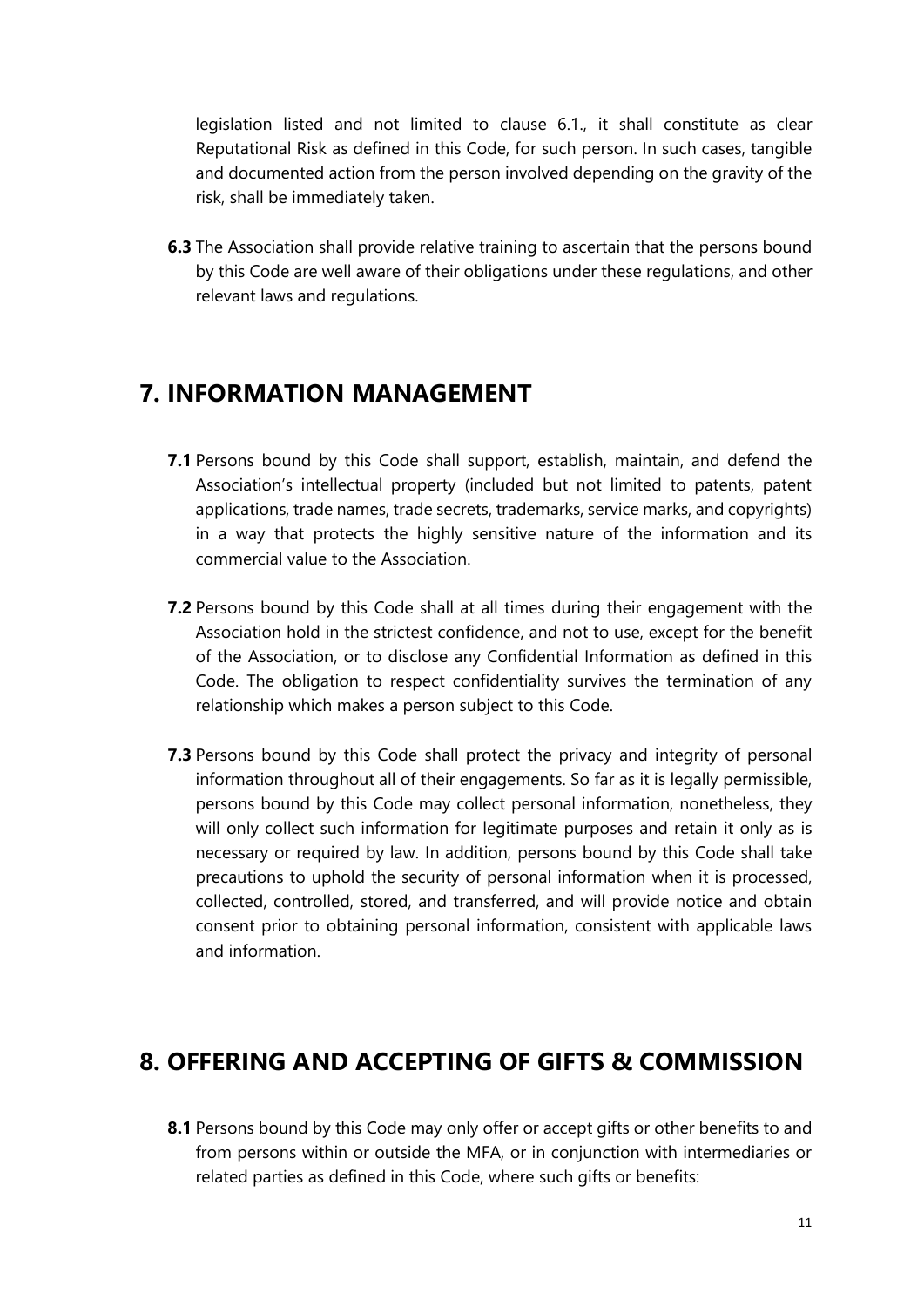- **a)** have a symbolic value;
- **b)** are not offered or accepted as a way of influencing persons bound by this Code to execute or omit an act that is related to their official activities or falls within their discretion.
- **c)** are not offered or accepted in contravention of the duties of persons bound by this Code.
- **d)** do not create any undue pecuniary or other advantage; and
- **e)** do not create a conflict of interest.

Any gifts or other benefits not meeting all of these criteria are prohibited.

- **8.2** If in doubt, gifts or other benefits shall not be accepted, given, offered, promised, received, requested, or solicited. In all cases, persons bound by this Code shall not accept, give, offer, promise, receive, request, or solicit from anyone within or outside the MFA, or in conjunction with intermediaries or related parties as defined in this Code, cash in any amount or form. If declining the gift or benefit would offend the giver on the grounds of cultural norms, persons bound by this Code may accept the gift or benefit on behalf of the Association and shall report it and hand it over, where applicable, immediately thereafter to the Association.
- **8.3** Unless covered by a genuine commercial agreement, persons bound by this Code shall not accept, give, offer, promise, receive, request, or solicit commission for themselves or third parties for negotiating deals or conducting other business in connection with their duties.

# **9. NON-DISCRIMINATION & PROTECTION OF PHYSICAL AND MENTAL INTEGRITY**

- **9.1** Persons bound by this Code shall not offend the dignity or integrity of a country, private person, or group of people through contemptuous, discriminatory or denigratory words or actions on account of race, skin color, ethnicity, nationality, social origin, gender, disability, language, religion, political opinion or any other opinion, wealth, birth or any other status, sexual orientation, or any other reason.
- **9.2** Without prejudice to other regulations within the statutes and rules of the Association, persons bound by this Code are forbidden from making any public statements of a defamatory nature towards the MFA and/or towards any other person in the context of the MFA events.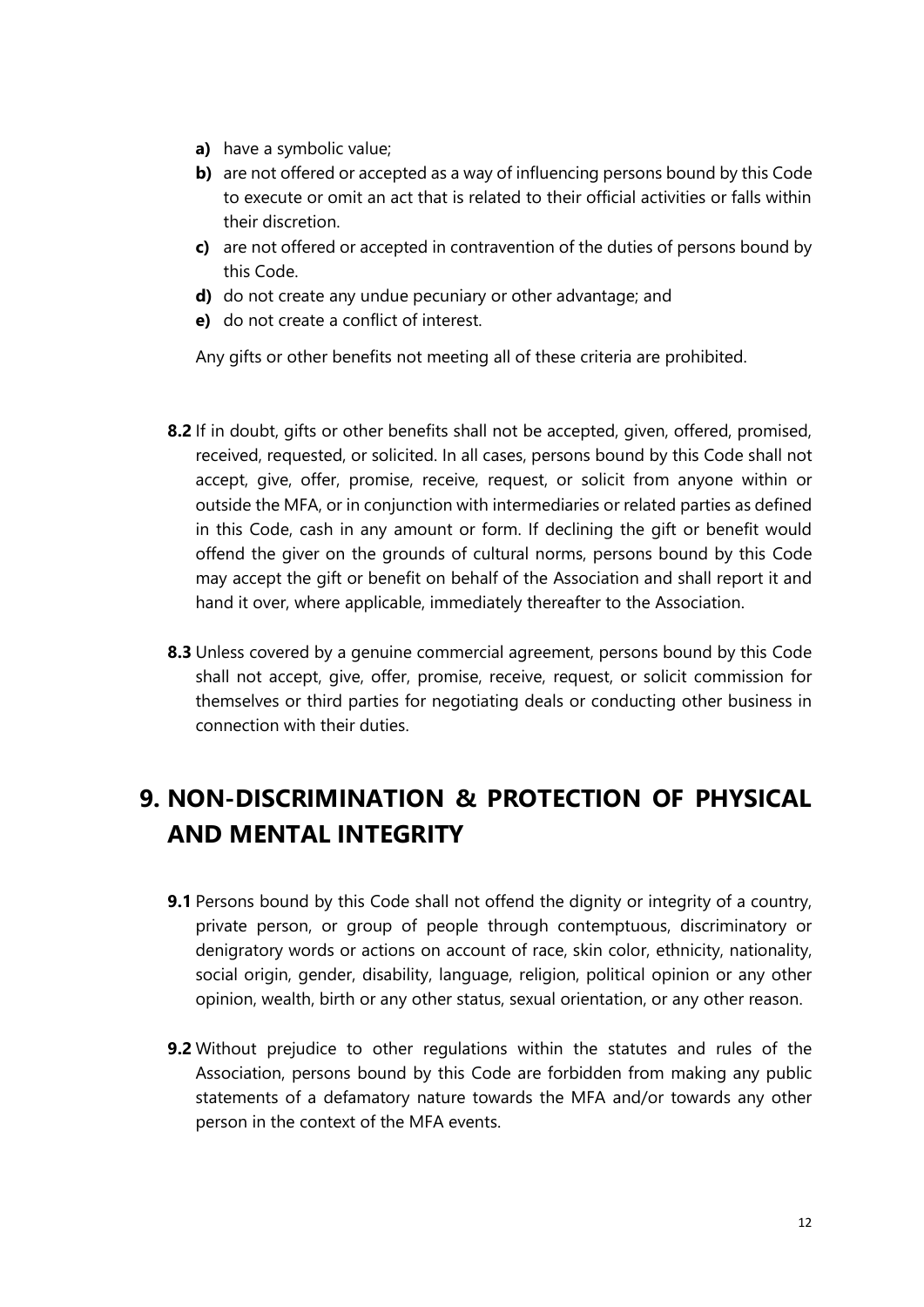- **9.3** Persons bound by this Code shall protect, respect, and safequard the integrity and personal dignity of others.
- **9.4** Persons bound by this Code shall not use offensive gestures and language in order to insult someone in any way or to incite others to hatred or violence.
- **9.5** Harassment as defined in this Code and Sexual Harassment is forbidden.
- **9.6** Threats, the promise of advantages and coercion, are particularly prohibited.

## **10. BETTING, GAMBLING OR SIMILAR ACTIVITIES**

- **10.1** Persons bound by this Code shall be forbidden from participating in, either directly or indirectly, betting, gambling, lotteries or similar events or transactions related to football matches or competitions and/or any related football activities.
- **10.2** Persons bound by this Code shall not have any interests, either directly or indirectly (through or in conjunction with third parties), in entities, companies, organisations, etc. that promote, broker, arrange or conduct betting, gambling, lotteries or similar events or transactions connected with football matches and competitions. Interests include gaining any possible advantage for the persons bound by this Code themselves and/or related parties.
- **10.3** Persons bound by this Code shall lead by example in promoting a culture in football which is against betting, gambling, lotteries or similar events or transactions connected with football matches and competitions.

# **11. OTHER RULES OF CONDUCT**

- **11.1 Abuse of position** Persons bound by this Code shall not abuse their position in any way, especially to take advantage of their position for private aims or gains.
- **11.2 Neutrality**  Persons bound by this Code, throughout all of their private and public engagements shall uphold a pristine image of neutrality, in particular refrain from any bias or the appearance of bias towards any particular Associated Club, Member Club, Registered Club, or any political party.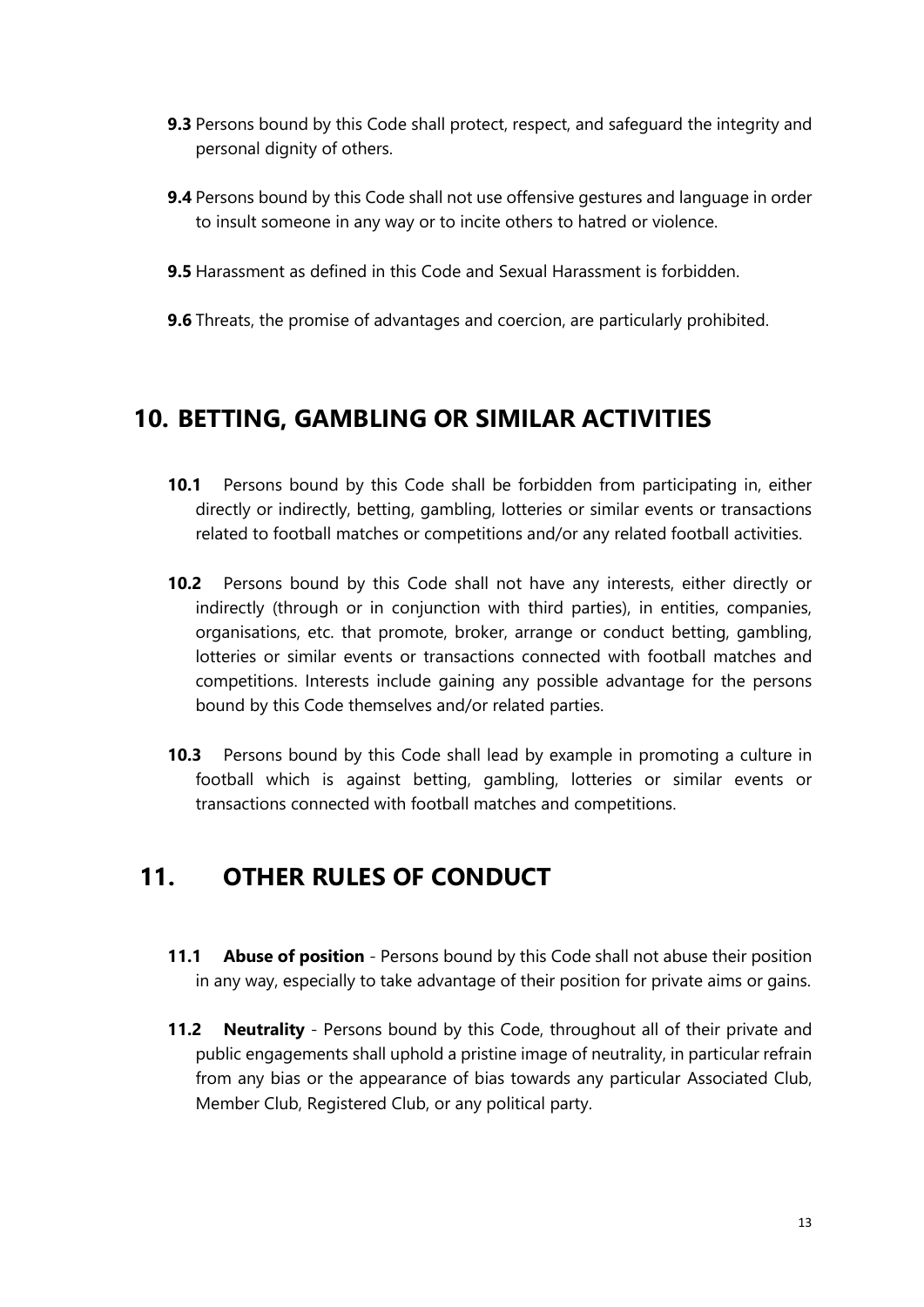- **11.3 Political affiliation/involvement -** Persons bound by this Code are strictly prohibited from having any direct or indirect affiliation or involvement in any political party.
- **11.4 Social Media -** Persons bound by this Code although not prohibited from having personal profiles/accounts on social media platforms, are duty bound to use social media responsibly and safely. They shall ensure that nothing published or shared on their personal social media profiles shall contain Inappropriate Content as defined in this Code or can reasonably be perceived by the general public or any person/s involved with MFA to be discriminatory, abusive, oppressive, bullying, harassing, offensive, victimizing or in any way incompatible with the principles, values, and any other direction spelled in this Code.
- **11.5 MFA E-Mail use -** Persons bound by this Code shall endeavor to use the MFA supplied email address in performing their MFA official functions. Wheresoever they perform their official MFA functions by means of an alternative email, they will be bound to provide a copy of the relative email exchanges to the Ethics and Compliance Committee, if so requested. Furthermore, they shall not use the MFA E-Mail:
	- for matters of a personal nature and any other matters which are not related with their MFA engagements or any other matters which in any way are in breach of this Code;
	- write or send e-mails that might be defamatory or incur liability;
	- to create or distribute any inappropriate content or material;
	- for any illegal or criminal activities;
	- by sending offensive or harassing e-mails to others;
	- by sending messages or material that could damage the Association's image or reputation;
	- without proper E-Mail etiquette as indicated in *Annex 4*.
- **11.6 Media Interventions –** Throughout all media interventions, persons bound by this Code shall uphold a pristine image of neutrality, in particular refrain from any comments transpiring bias or the appearance of bias towards any particular Associated Club, Member Club, Registered Club, or any other entity outside of the MFA. In addition, the Officers shall not pass Inappropriate Comments as defined in this Code.
- **11.7 Professional Development** Persons bound by this Code whilst being under the obligation to execute all of their tasks with the highest professional skill, commitment, selflessness, and care, shall strive and take all necessary steps in order to sustain their own professional development and promote and sustain a professional image of the Association and its employees.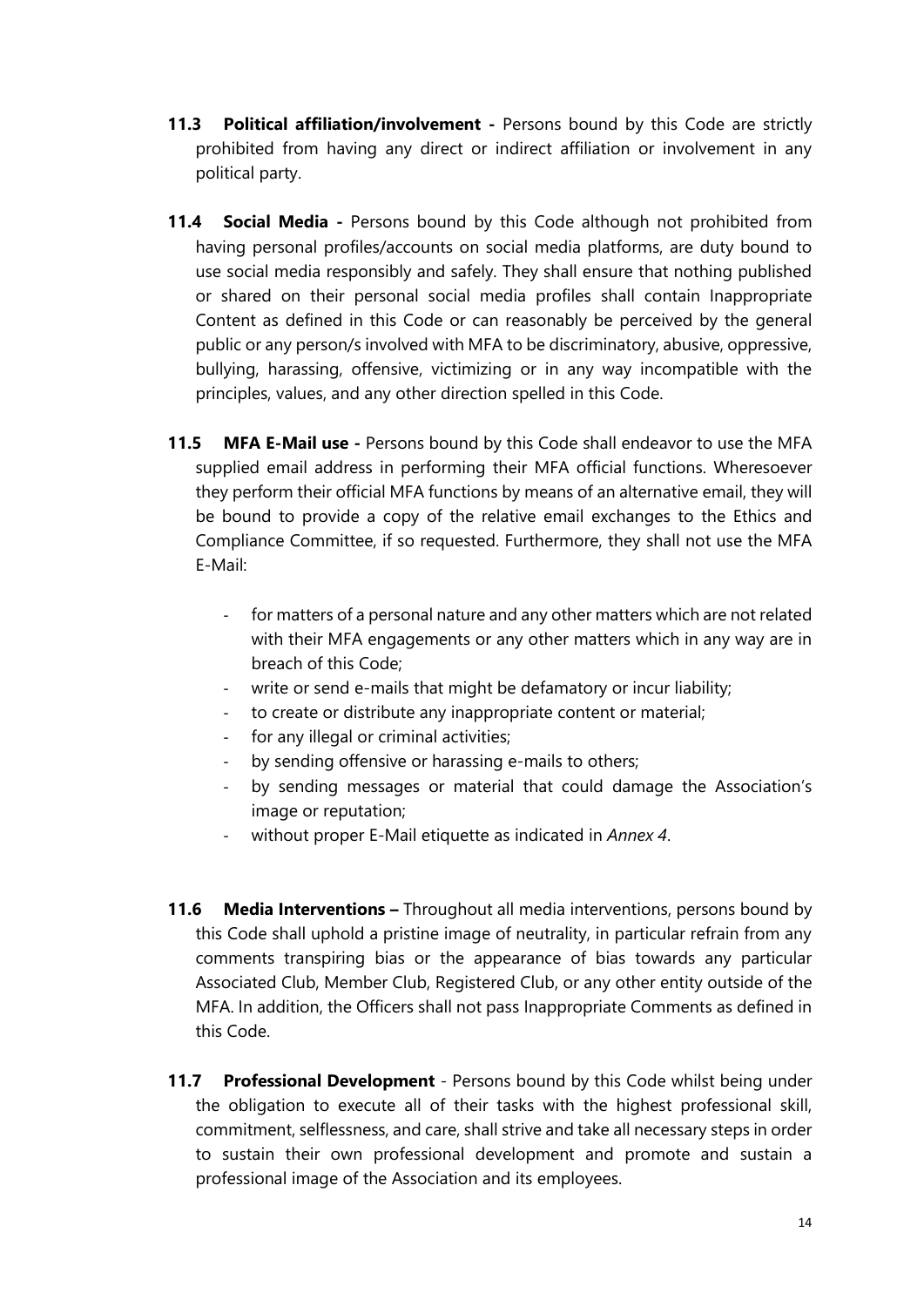# **12. The Ethics and Compliance Committee**

**12.1 The Committee** – There shall be a committee of the Association, to be known as the "The Ethics and Compliance Committee". The committee shall be appointed by and be answerable to the General Assembly. In any case, the committee shall be established in the manner defined within the statute of the Association.

**12.2 The Composition** – The composition of the committee shall be appointed by the General Assembly. The committee shall be headed by a Chairperson, and be composed of six (6) other ordinary members. If the Chairperson is unavailable, the most senior member shall be appointed as chairperson for the session. Finally, the committee shall be assisted by a secretary, as appointed by the General Assembly.

The committee members shall be appointed for a period of two (2) years, and shall be eligible for re-appointment to the same position after such term. No member of the committee may be removed from the position, unless it is shown to the satisfaction of the General Assembly that there are grave and serious reasons to do so.

- **12.3** The Functions The functions of the committee shall be the following:
	- **12.3.1** To determine if any of the persons bound by this Code breached any of the ethics provisions, in accordance with the review procedure, hereunder in provision 12.4;
	- **12.3.2** To report on an annual basis to the general assembly, about the workings of the committee;
	- **12.3.3** To propose amendments to this Code and/or make general recommendations to the general assembly, in relation to better the ethical standards within the Association;
	- **12.3.4** To refer any matter to any other board or committee within the Association for their consideration;
	- **12.3.5** To review and certify the due diligence fit and proper test mentioned in sub-article 3.1, or any other provision within this Code;
	- **12.3.6** To do anything else which it is mandated to do by any other provision, rule or regulation of the Association;
- **12.4 The Review Procedure –** Upon a complaint by an interested person, or upon a referral by the General Secretary of the Association or on its own motion, the Ethics and Compliance Committee shall hear and determine if any of the persons bound by this Code on a *prima facie* basis breached any of the provisions of this Code;

Whilst respecting the principles of fair hearing, the board shall determine its own procedure;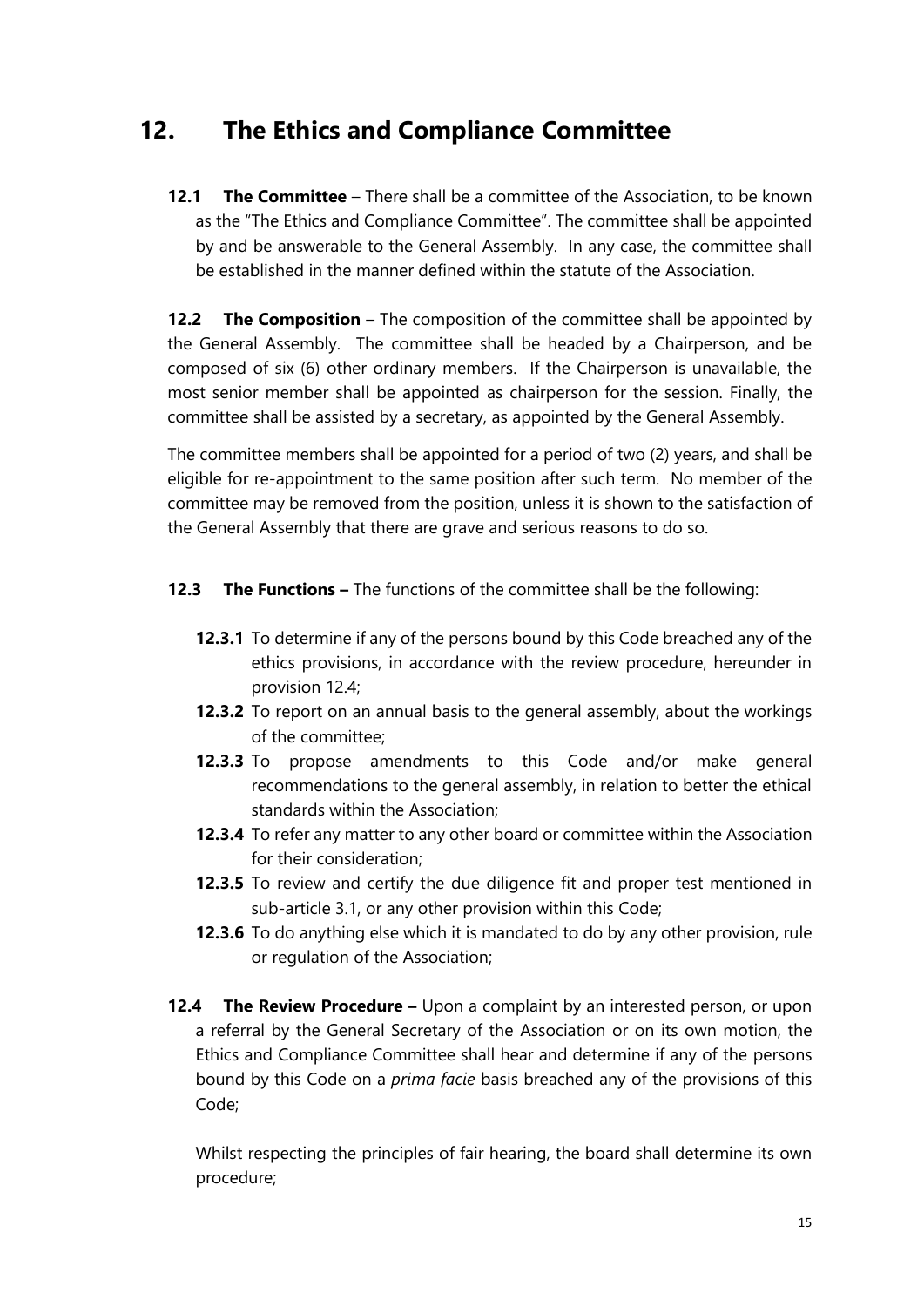For the purposes of this provision, an "interested person" shall mean a person that has a direct and substantial interest in the determination of the proceedings before the Ethics and Compliance Committee;

Any alleged breach of ethics shall be brought against persons bound by this Code by not later than two (2) years from the happening of the event, following which its shall be barred by prescription and no action may be instituted;

Following the review procedure, as per provision 12.4, the Ethics and Compliance Committee, may:

- Determine that the person or persons bound by this Code, as the case may be, has/have on a prima facie basis, breached the Code and shall refer the matter to the Ethics, Disciplinary and Integrity Panel [or its equivalent] to hear and determine the matter under review, or
- Determine that the person or persons bound by this Code, as the case may be, did not on a prima facie basis breach the Code, and thereby determine dismiss the any action brought against the person.
- **12.5 The Sanctions** The Ethics, Disciplinary and Integrity Panel, whilst ensuring that the principles of fair hearing are well enshrined within its procedure, it shall proceed to either dismiss the case and thus acquit the person or persons concerned or determine that the breach is either 'minor' or 'major';

If the breach is minor, it shall apply any one or more of the following sanctions:

- Reprimand and admonition; or
- Fine the official an amount not exceeding €1,000;

If the breach is major, it shall apply any one or more of the following sanctions:

- **EXE** Suspension from any football activity for a period not exceeding one (1) month; or
- **•** Dismissal from the position of an officer of the Association; or
- Exclusion from holding any future position within the Association or any other affiliated entity for a period or for life;

The applicable sanctions may be cumulative and be applied simultaneously;

Any decision of the Ethics, Disciplinary and Integrity Panel may be appealed by the person or persons bound by this Code before the Board of Appeal of the Association, within thirty (30) days from the decision date. The decision of the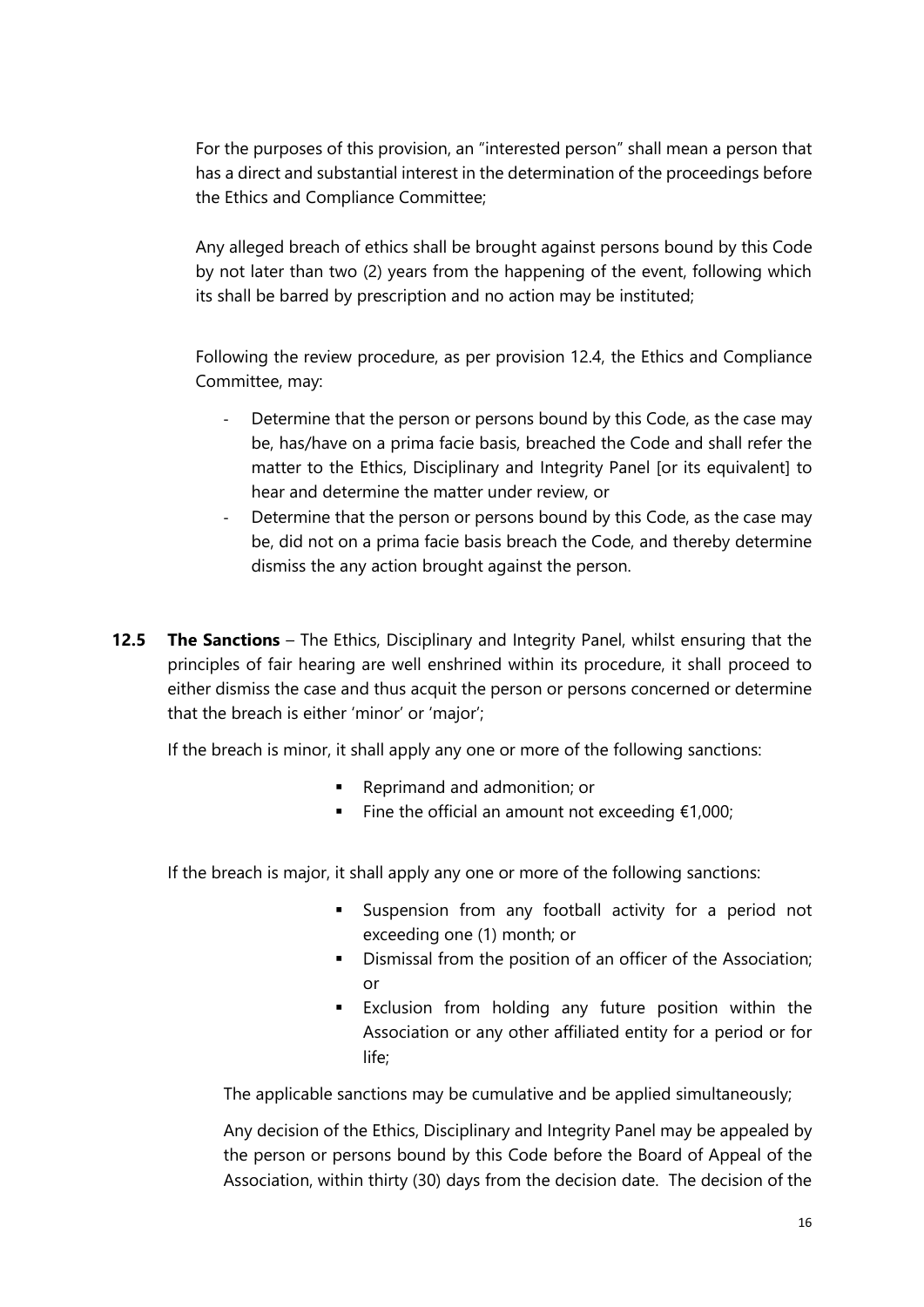Board of Appeal may eventually be referred by any aggrieved party to the Court of Arbitration [CAS] in Lausanne within thirty (30) days from the decision date, which shall be authorized to hear and determine the appeal in accordance with the rules herein defined and any other regulation of the Malta Football Association. The decision of CAS shall be final and binding.

**12.6 Transitory Provisions –** This Code of ethics shall regulate any sitting or past officer of the Association;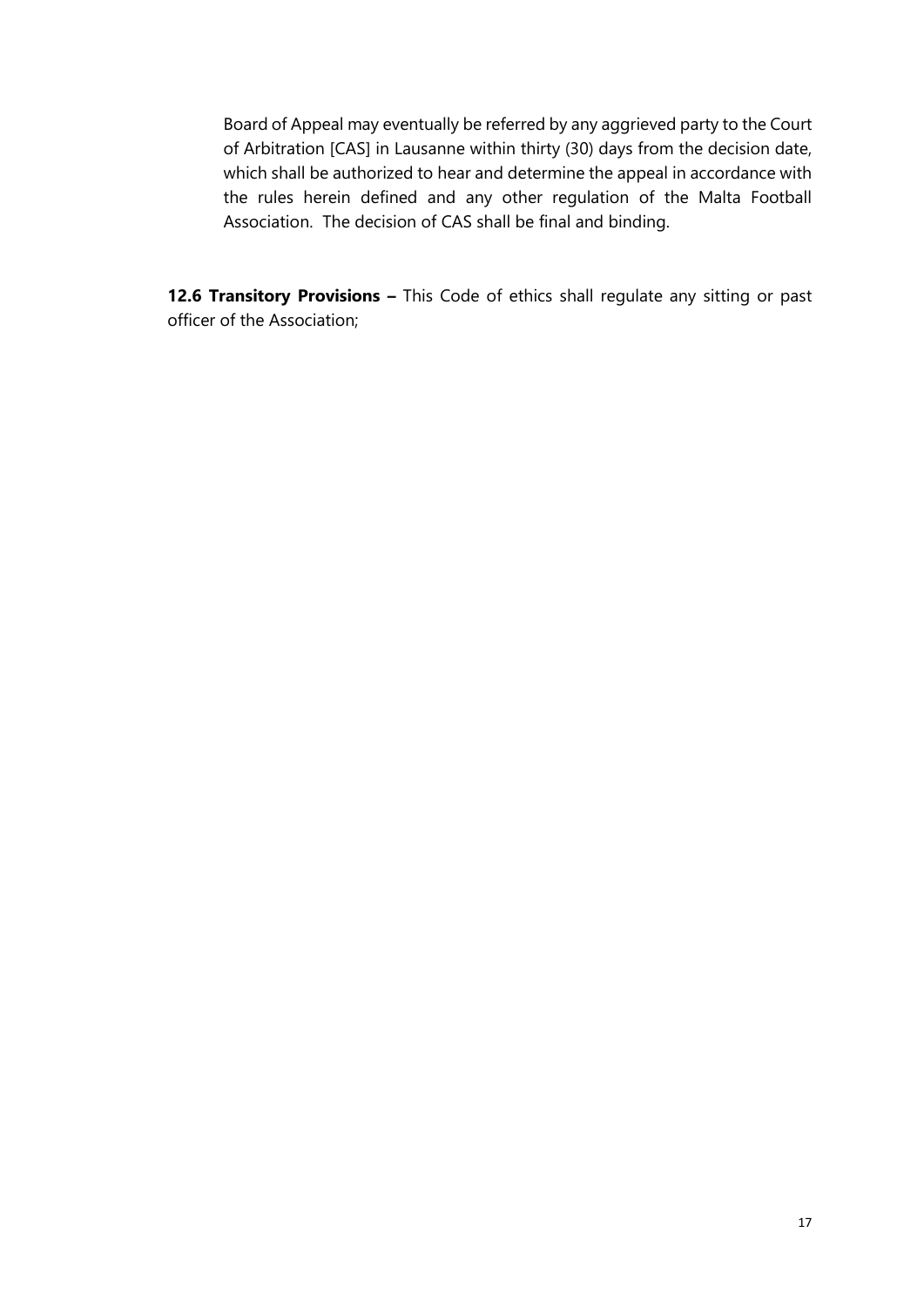# ANNEX 1

*Fit and Proper Due Diligence Test for Officers of the MFA*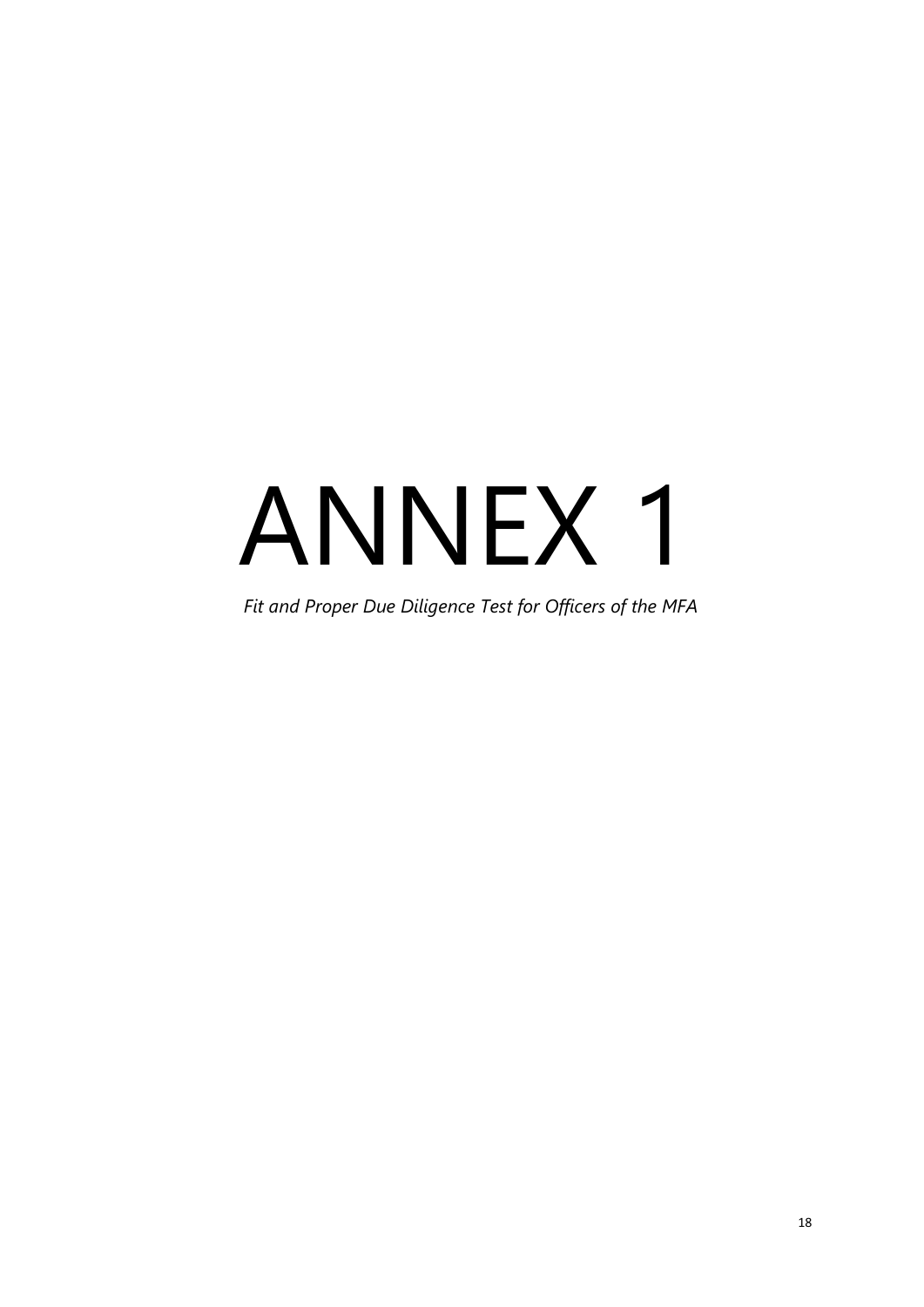# **1. Fit and Proper Requirements**

- **1.1** The MFA shall ensure that all persons bound by this Code are at all times "fit and proper" persons. In deciding whether a person is "fit and proper" the MFA shall be satisfied that all persons bound by this Code:
	- **a.** have the personal characteristics, including that of being of good repute and integrity (proper);
	- **b.** has the professional qualifications, and possesses the adequate level of competence, knowledge and experience (fit), required to enable such person to carry out his duties and perform his or her key function effectively and to enable sound and prudent management of the MFA.

# **2. Criteria of Fitness and Properness**

- **2.1** Fit and proper controls are a means of raising public confidence in the integrity of the MFA administration. The "fit and proper" test is one which the persons concerned shall satisfy on a continuing basis.
- **2.2** Section 2 of this *Annex* does not attempt to define what constitutes fitness and properness of a person concerned. The fit and proper test is not an absolute standard but one which relates to the position a person holds, or will hold, or the key function he performs or will perform, with the MFA. Each case is assessed on the basis of the relevant circumstances.
- **2.3** The onus of proving that a person concerned who is an individual is a fit and proper person for the type of position the person holds, or will hold, or the key function he will perform, with MFA to ensure sound and prudent management is exclusively on an impartial and independent entity, Executive Board appositely tasked for the matter.
- **2.4** The competent approach when determining whether a person concerned is fit and proper is cumulative. It may decide that a person concerned who is an individual has failed to meet the fitness and properness criteria on the basis of considering several situations, each of which on its own merit would not lead to that conclusion. An open and honest relationship with the MFA is thus essential. When arriving at its decision as to whether a person concerned who is an individual has met the fitness and properness criteria, the deciding independent entity will take account of all material facts, whether such facts are disclosed or otherwise. It should be noted that if a person provides information or makes statements which are inaccurate, false, or misleading shall be immediately declared as failing such test.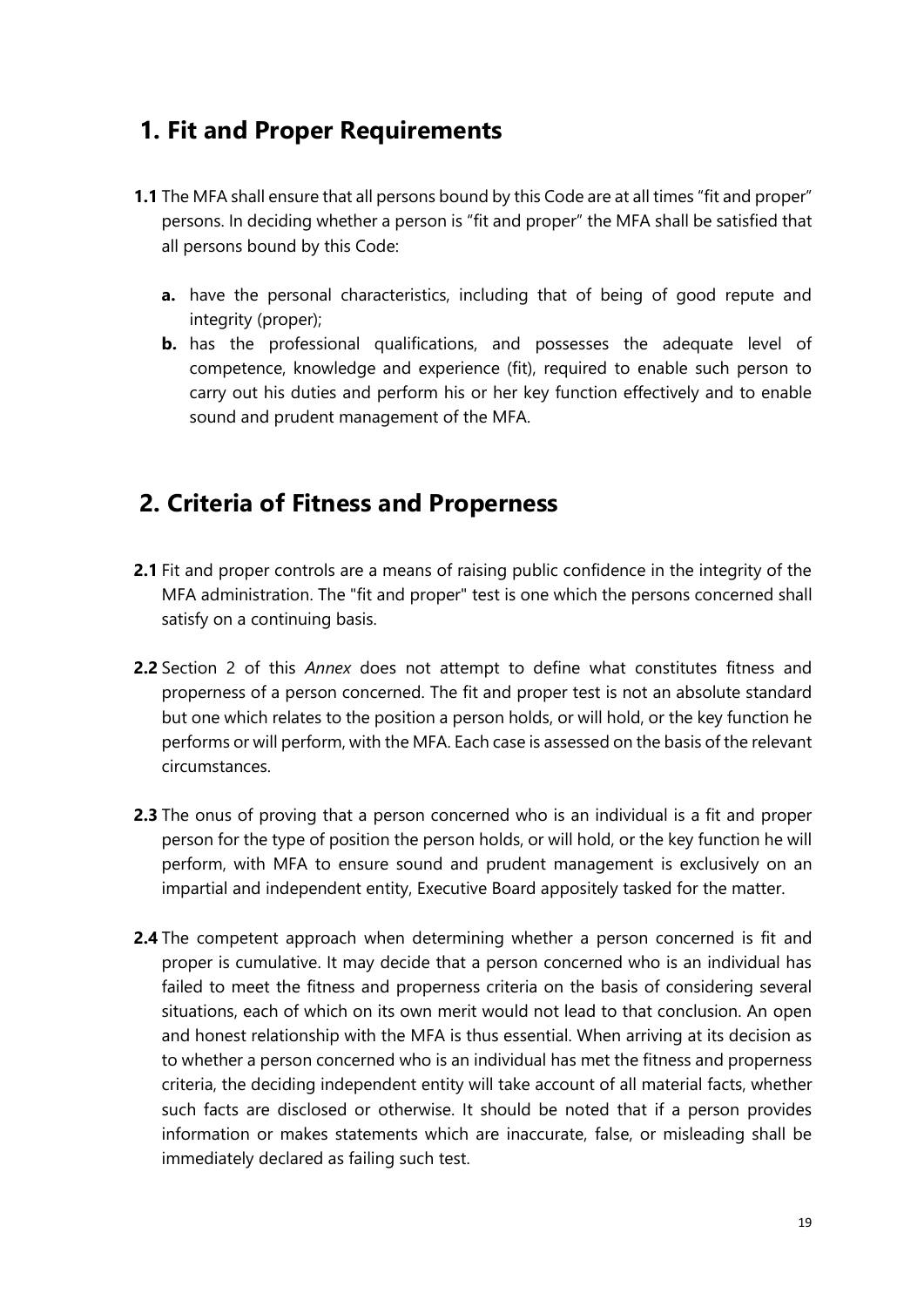- **2.5** In general terms, the "fit and proper" test which a person shall meet includes the following criteria:
	- **i.** Honesty, integrity, and reputation;
	- **ii.** Competence and capability; and
- **iii.** Sound Financial standing.

The degree of satisfaction of the above listed criteria, particularly relating to competence and good financial acumen, may vary depending on the type of operation as well as to the function within the proposed regulated activity.

#### **i) Honesty, Integrity and Reputation**

The person should be of high repute, integral and honest. In determining the latter criteria regard shall be given to all matters that may have arisen relating but not limited to:

- **a.** Whether the person has been or has reason to believe that he/she may be investigated for a criminal offence or any other proceedings by a competent authority;
- **b.** Whether the person has been charged for any crime excluding involuntary offences
- **c.** Whether the person has been convicted of any crime excluding involuntary offences;
- **d.** Whether the person has been the subject of any civil suit in relation to any debt that remained outstanding or is still pending, which has or might have a substantial bearing on the financial position of the person;
- **e.** Whether the person has a tainted regulatory performance record with any competent authority whether in Malta or overseas;
- **f.** Whether the person has been publicly criticised for any function;
- **g.** Whether the person has been made to resign or has been dismissed during any past employment;

#### **ii) Competence and Capability**

Relevant persons who are entrusted with the management and oversight of the MFA need to have appropriate skills, knowledge, and experience as well as to act with honesty and integrity. To this effect the MFA must ensure that persons bound by this Code who are placed in positions of responsibility are fit and proper.

In determining whether persons bound by this Code are competent for the function being applied or nominated for, it shall be considered whether the person has: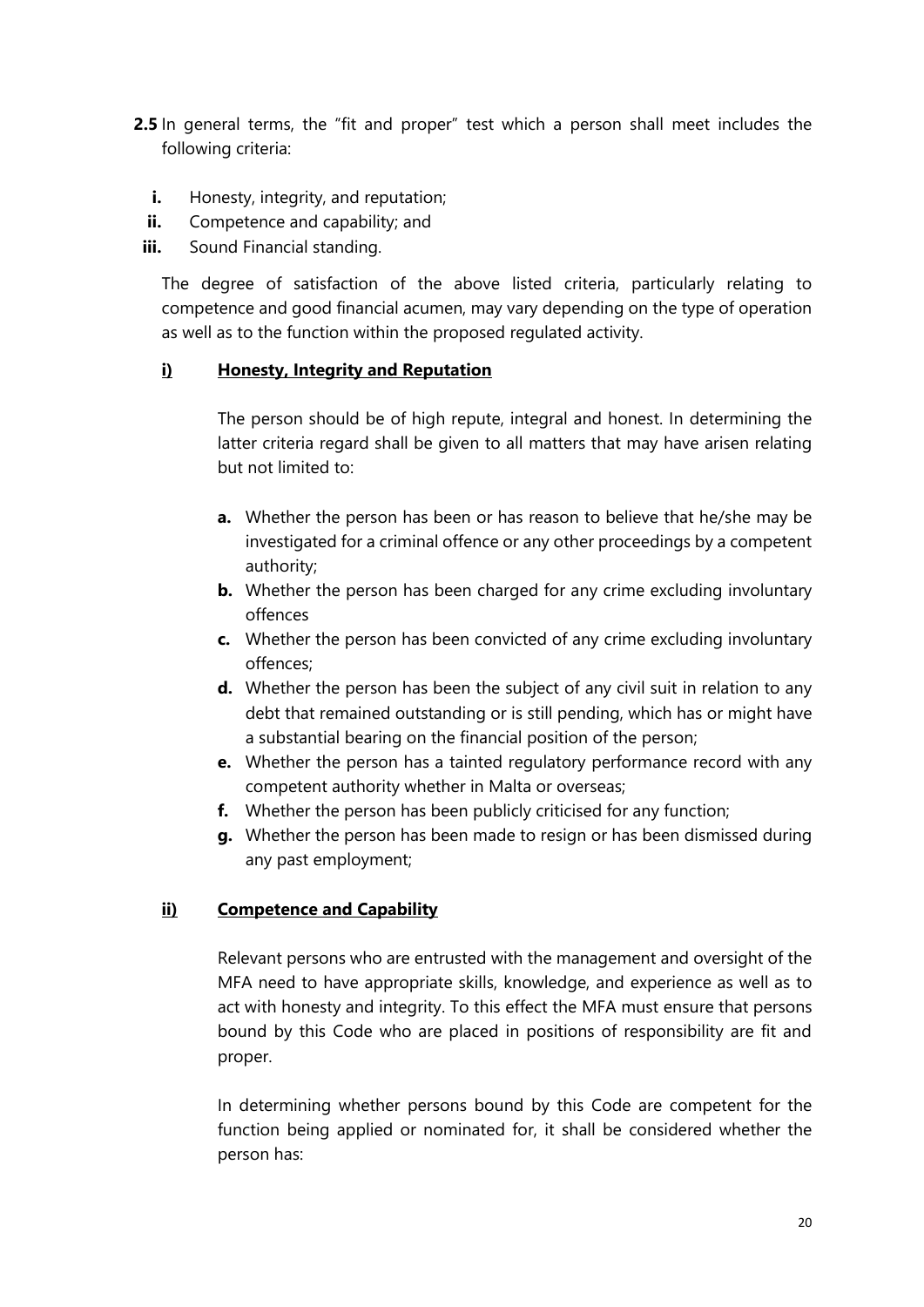- **a.** past experience;
- **b.** any relevant qualifications and training received;
- **c.** the time at hand to perform such functions;
- **d.** any other requirement deemed necessary in the light of such function.

#### **iii) Sound Financial Standing**

In determining whether an applicant or a nominee enjoys good financial standing regard shall be given to the current financial position, financial background, and business reputation of such persons particularly –

- **a.** any civil suit in relation to any debt that remained outstanding or is still pending, which has or might have a substantial bearing on the financial position of the person;
- **b.** any bankruptcy proceedings;
- **c.** any repayment plans and financial exposure which is substantial, and which could influence in any manner any decision taken by the Officer;
- **d.** any freezing/attachment/investigation orders or other measures.

## **3. Fit and Proper Individuals**

- **3.1** A fit and proper person is a person who is competent, honest, and experienced. Such person is a person of integrity, has a good record of business and the requisite knowledge and ability for the position the person holds or proposes to hold. Conversely, a person who is incompetent, dishonest, and inexperienced is an unfit and improper person.
- **3.2** It must be clear that there is nothing in a person's present state or past record that would make the person unfit for the position such person holds or proposes to hold. Testing for unfitness is carried out by examining a person's integrity in response to a range of standardized requirements set out in the Personal Questionnaire that are highly relevant to fitness. Requirements set out in the Personal Questionnaire contained in Section 4 to this *Annex* are *inter alia* about a person's experience and qualifications; about a person's own business interests; about events which may cast doubts on a person's reputation and character including convictions, bankruptcy proceedings and regulatory actions against the person. All information is to be submitted in writing and signed by the person concerned.
- **3.3** On application or nomination, the person being submitted to the test is to disclose in writing any potential conflict of interest according to the Conflict-of-Interest Policy as outlined in *Annex* 2.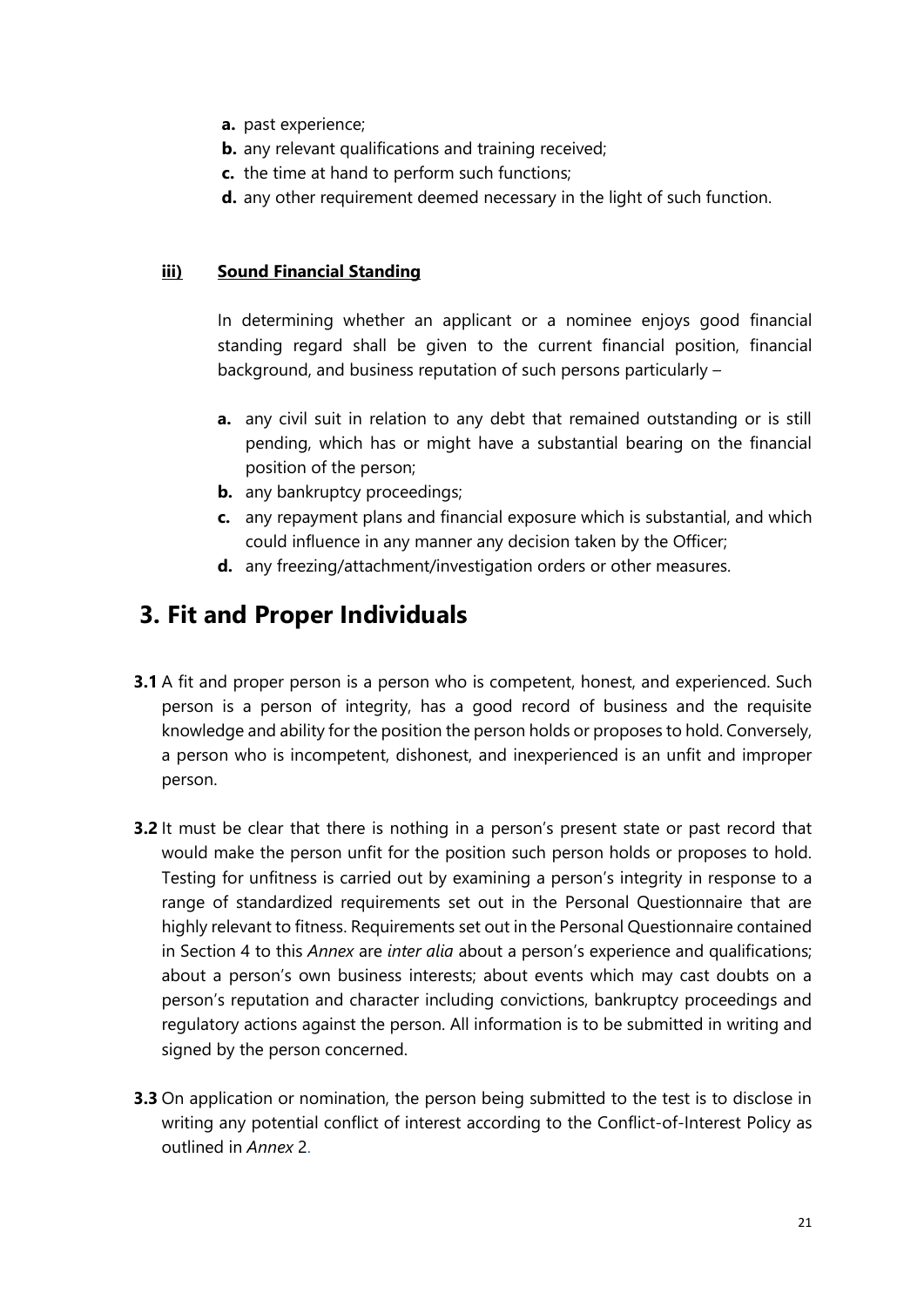- **3.4** On application or nomination, the person being submitted to the test is to produce his/her police conduct certificate and, from time to time, the person may be required to produce an updated certificate.
- **3.5** On application or nomination, the person being submitted to the test is to produce the following documentation:
	- **a.** Certified Copy of passport details and all other pages;
	- **b.** Certified Copy of Maltese ID card;
	- **c.** Compliance Certificate from the Commissioner for Revenue
- **3.6** On application or nomination, the following searches shall be conducted on the person being submitted to the test:
	- **a.** Google search;
	- **b.** AML/KYC search.

# **4. Personal Questionnaire**

*To be filled and submitted by any person being tested in accordance with clause 2 of this Code.*

# Section 1

# **Personal Details**

#### 1.1 *Individual's full name*

| Title             | Surname |  |
|-------------------|---------|--|
| Mr./Mrs./Ms. etc. |         |  |
| Forename(s)       |         |  |
|                   |         |  |

1.2 *Former Names (if any)*

#### *Date of Change of Name (if any)*

| - - |  |
|-----|--|
|-----|--|

#### 1.3 *Date of Birth*

| - |  |  |  |  |
|---|--|--|--|--|
|---|--|--|--|--|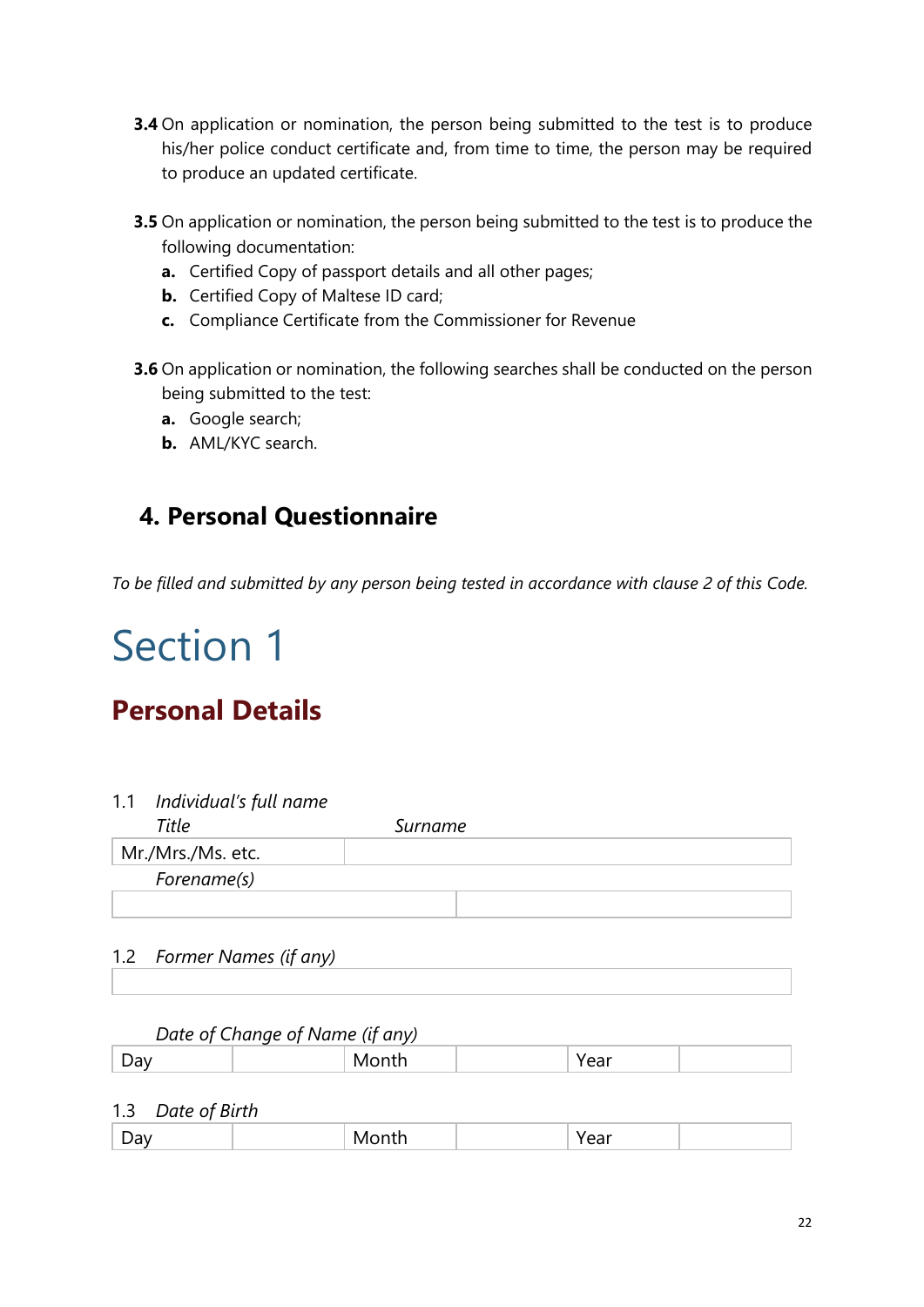### 1.4 *Place of Birth*

| - | .<br>าพยา<br><b>VVII</b> |  |
|---|--------------------------|--|
|   |                          |  |

### 1.5 *Nationality*

1.6 *Private Address* 

*Have you been at this address for less than six months?* 

| <b>VEC</b><br>$-$ |  | . |  |
|-------------------|--|---|--|
|                   |  |   |  |

1.7 *If you answered yes to Question 1.6 above, please provide previous address(es) below.*

| 1.8<br>Passport |  |
|-----------------|--|
|-----------------|--|

| Passport<br>Number: |     |       |      |  |
|---------------------|-----|-------|------|--|
|                     |     |       |      |  |
| Place of            |     |       |      |  |
| Issue:              |     |       |      |  |
| Expiry<br>Date:     | Day | Month | Year |  |
|                     |     |       |      |  |

### 1.9 *Please state below the proposed or applied position to be held by the applicant:*

1.10 *Are you currently or were you previously approved by the MFA Ethics & Compliance Committee?* 

**YES NO**

| <b>NIO</b> |  |
|------------|--|
|            |  |
|            |  |
| <b>NV</b>  |  |
|            |  |

*If yes, please provide the details below:* **Position Held Date**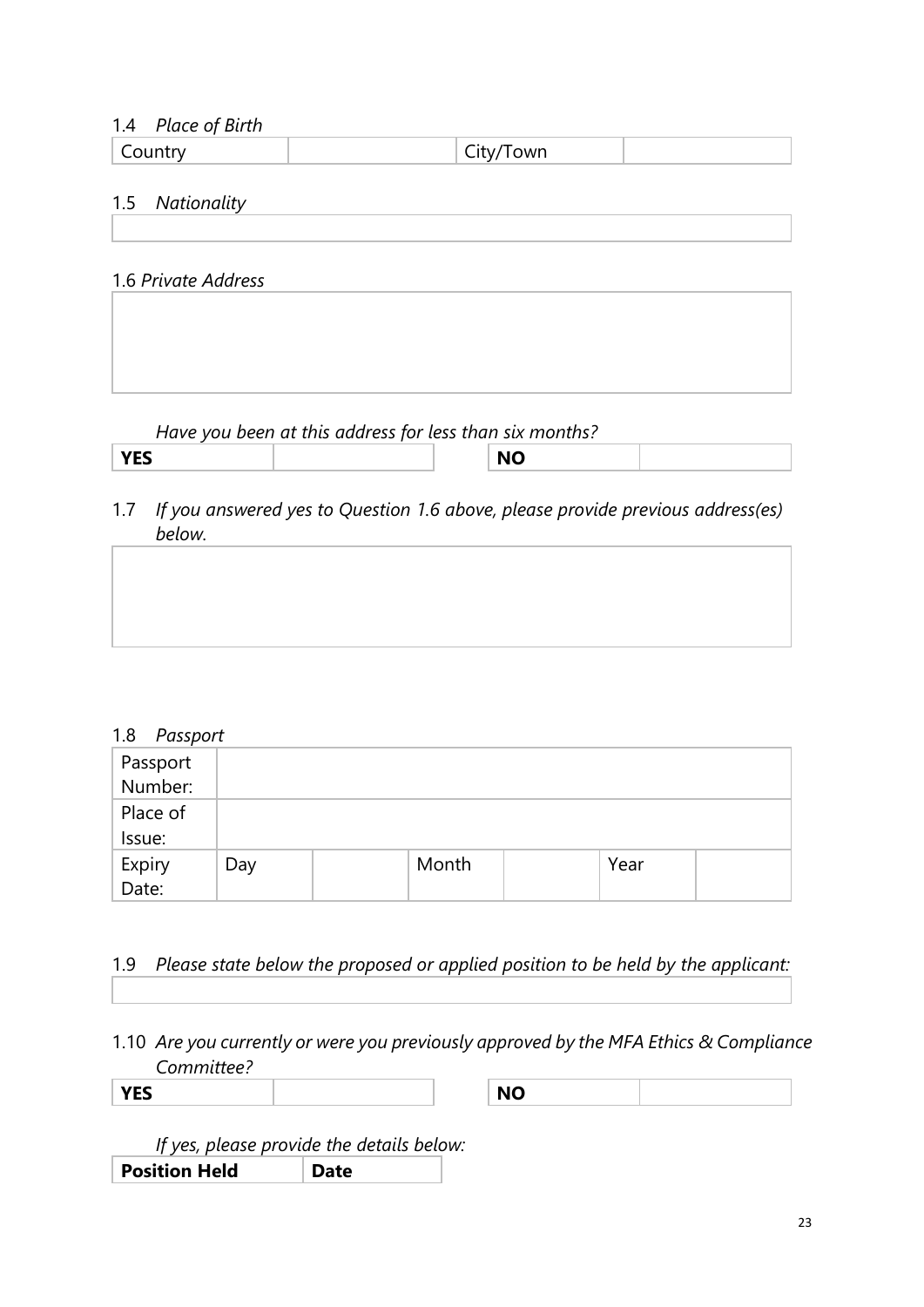| approved |
|----------|
|          |
|          |
|          |

1.11 *Are you currently or were you previously approved by any financial services regulator?*

| YES* | <b>NO</b> |
|------|-----------|
|------|-----------|

| ΝO |  |
|----|--|

### *If yes, please provide the details below:*

| Name of<br><b>Regulator</b> | Country | <b>Position</b><br><b>Held</b> | <b>Name of</b><br><b>Entity</b> | <b>Date</b><br>approved | <b>Date</b><br>approval<br>ceased |
|-----------------------------|---------|--------------------------------|---------------------------------|-------------------------|-----------------------------------|
|                             |         |                                |                                 |                         |                                   |
|                             |         |                                |                                 |                         |                                   |
|                             |         |                                |                                 |                         |                                   |

### 1.12 *Have you ever been refused approval by a financial services regulator?*

|--|

*If yes, please provide the details below:*

| Name of<br>Regulator | Country | Name of<br><b>Entity</b> | <b>Position</b><br>Sought | Date of<br><b>Refusal</b> |
|----------------------|---------|--------------------------|---------------------------|---------------------------|
|                      |         |                          |                           |                           |
|                      |         |                          |                           |                           |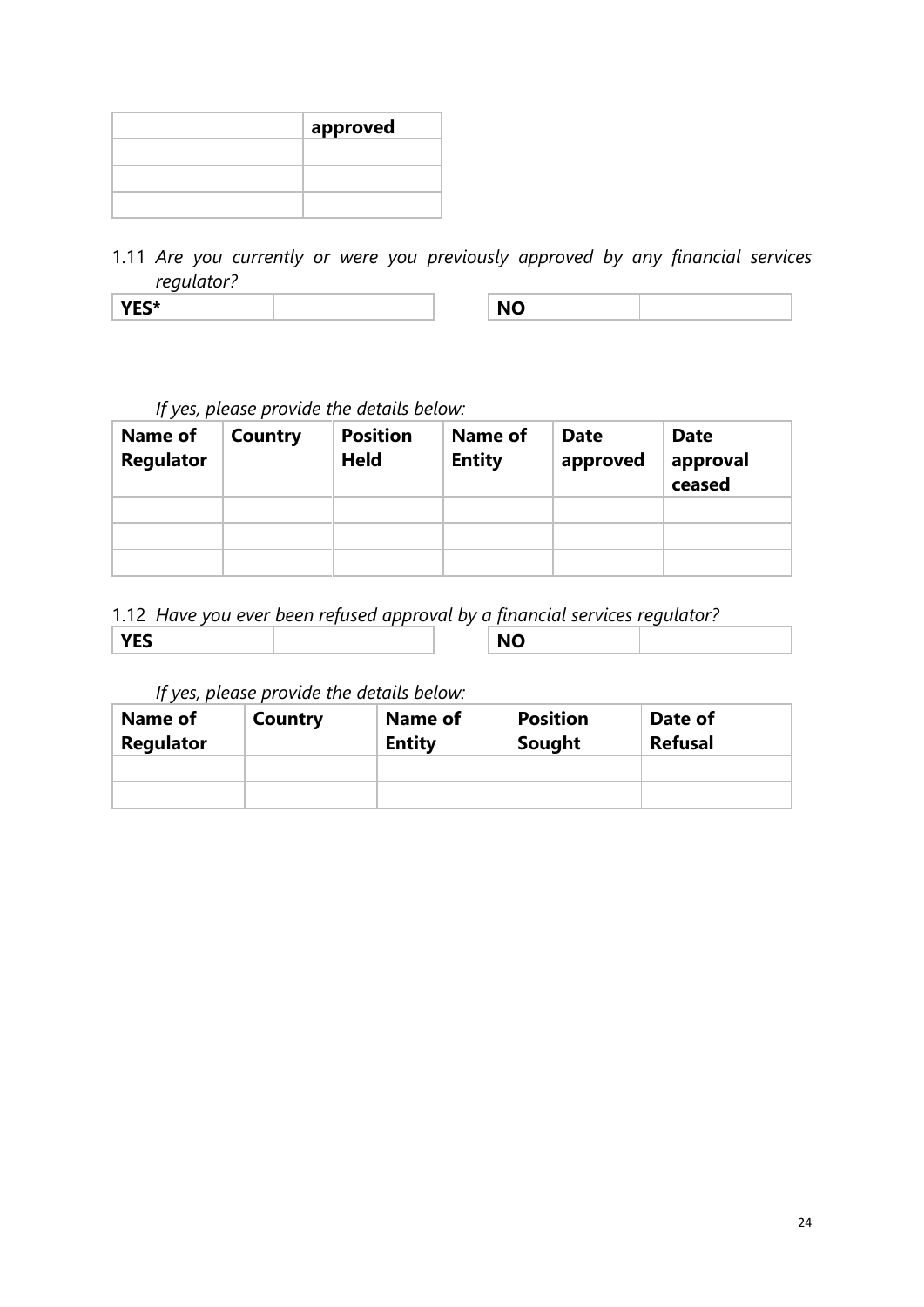# **Experience**

### **2.1 Employment History**

All applicants must provide a **CV setting out full employment details**.

### **2.2 Qualifications and Memberships**

Please give the following details of any qualifications you have acquired, including memberships of professional associations:

| Nature of<br>qualification/<br>membership | Name of<br>awarding<br>institution/<br>professional<br>association | Country | Date obtained<br>(mm/yyyy) |
|-------------------------------------------|--------------------------------------------------------------------|---------|----------------------------|
|                                           |                                                                    |         |                            |
|                                           |                                                                    |         |                            |
|                                           |                                                                    |         |                            |
|                                           |                                                                    |         |                            |
|                                           |                                                                    |         |                            |

### **2.3 Relevant Training**

Please give similar details in relation to any other training received that may be relevant to the proposed position:

| Nature of<br>Training | Name<br>institution/<br>professional<br>association | Country | Duration of<br>training<br>(months) | Date obtained<br>(mm/yyyy) |
|-----------------------|-----------------------------------------------------|---------|-------------------------------------|----------------------------|
|                       |                                                     |         |                                     |                            |
|                       |                                                     |         |                                     |                            |
|                       |                                                     |         |                                     |                            |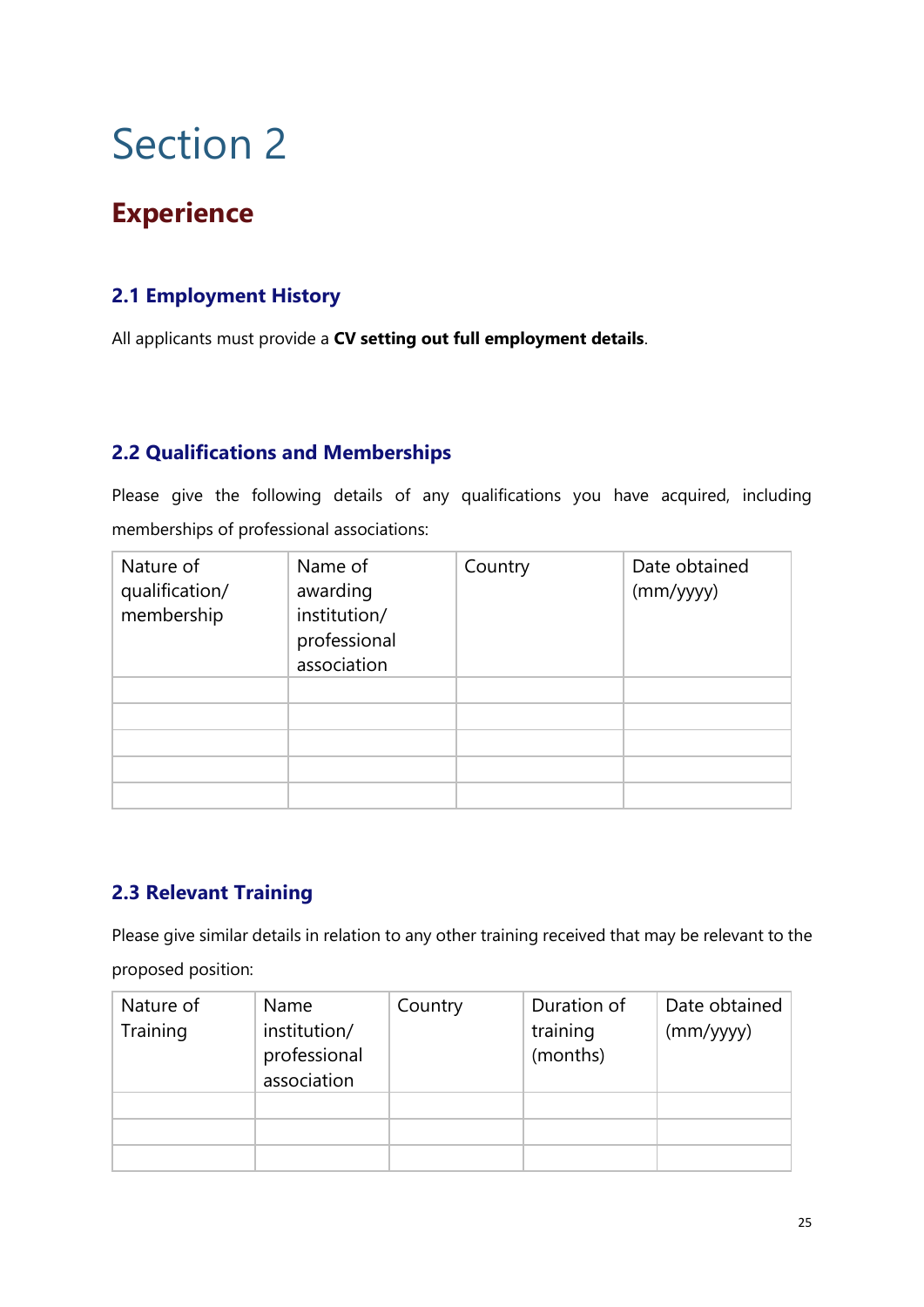# **Good Reputation and Character**

The following questions should be answered by entering a tick (v) in the appropriate box. In any case where the response to a question is YES, full details should be given on a separate sheet and referenced to the appropriate question.

|     |                                                                                                                                                                                                                                                                                                                              | <b>YES</b> | <b>NO</b> |
|-----|------------------------------------------------------------------------------------------------------------------------------------------------------------------------------------------------------------------------------------------------------------------------------------------------------------------------------|------------|-----------|
| 3.1 | Have you been convicted of any offence involving fraud, dishonesty,<br>breach of trust, tax offences or of aiding and abetting tax evasion in the                                                                                                                                                                            |            |           |
|     | State or elsewhere, including any conviction related to financial crime?                                                                                                                                                                                                                                                     |            |           |
| 3.2 | Have you been a director or manager of an entity that was, during your<br>period as a director or manager, convicted of an offence involving fraud,<br>dishonesty, breach of trust, tax offences or of aiding and abetting tax<br>evasion in the State or elsewhere, including any conviction related to<br>financial crime? |            |           |
|     |                                                                                                                                                                                                                                                                                                                              |            |           |
| 3.3 | Have you at any time, in the State or elsewhere, been declared bankrupt,<br>or entered into any compromise with creditors related to bankruptcy or<br>insolvency or are you currently the subject of bankruptcy proceedings?<br>Are you aware of any such proceedings pending?                                               |            |           |
|     |                                                                                                                                                                                                                                                                                                                              |            |           |
| 3.4 | Have you at any time failed to satisfy a judgement debt under a Court<br>Order made in the State or elsewhere within one year of the making of<br>the Order?                                                                                                                                                                 |            |           |
|     |                                                                                                                                                                                                                                                                                                                              |            |           |
| 3.5 | Have you ever been disqualified or restricted, in the State or elsewhere,<br>by a Court from acting as a public servant, director of a company, or<br>from acting in the management or conduct of the affairs of any<br>company, partnership or unincorporated association?                                                  |            |           |
|     |                                                                                                                                                                                                                                                                                                                              |            |           |
| 3.6 | Have you ever resigned from a professional or regulatory body in the<br>State or elsewhere?                                                                                                                                                                                                                                  |            |           |
|     |                                                                                                                                                                                                                                                                                                                              |            |           |
| 3.7 | Have you ever been refused entry to any profession or been dismissed<br>or compelled to resign from any office or employment, or from any<br>fiduciary office or position of trust, whether or not remunerated?                                                                                                              |            |           |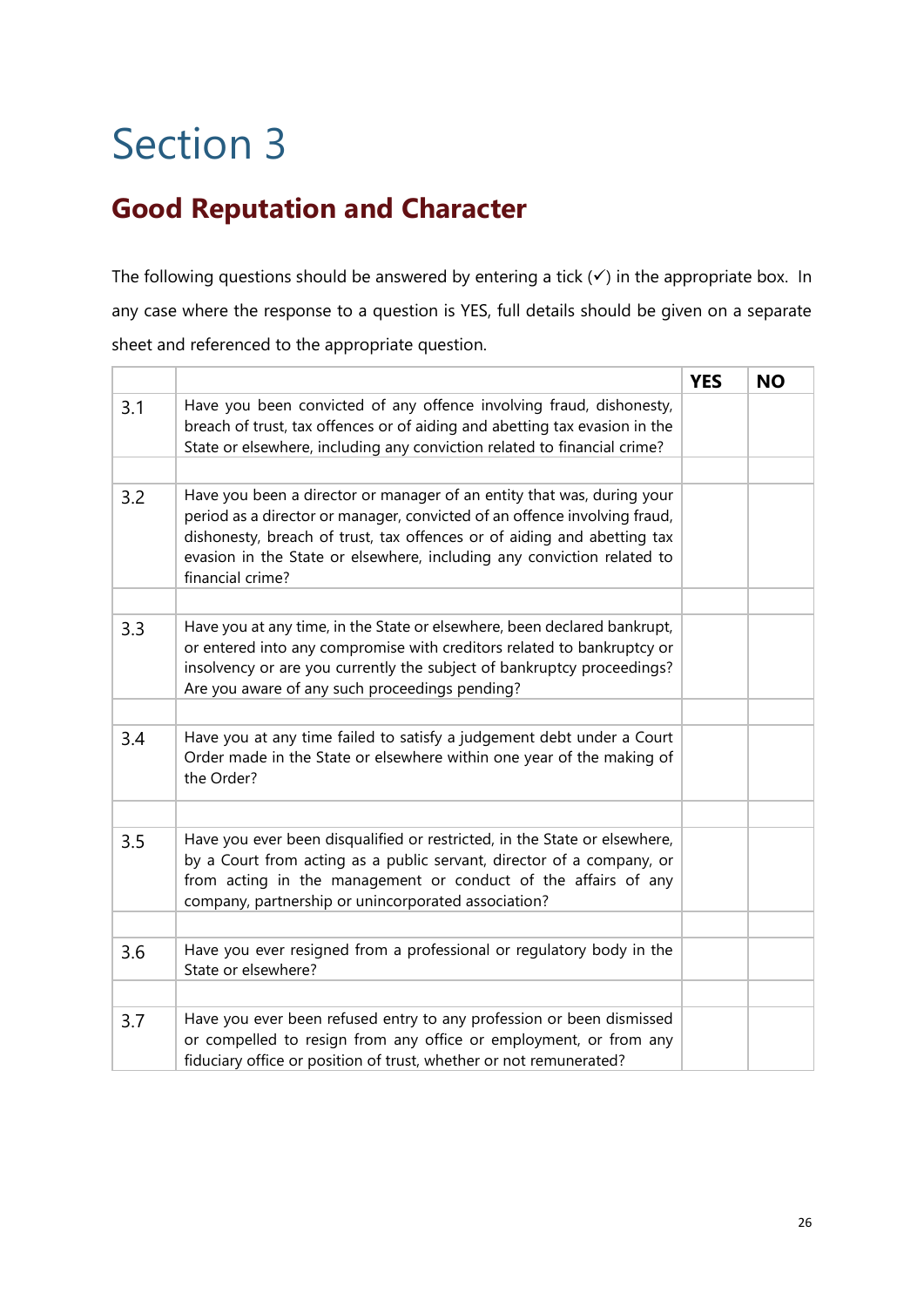| 3.8  | Have you ever been prohibited, suspended or refused the right, in the<br>State or elsewhere, to carry on any trade, business or profession for<br>which a specific licence, registration or other authority is required?                                                                                                                                                              |  |
|------|---------------------------------------------------------------------------------------------------------------------------------------------------------------------------------------------------------------------------------------------------------------------------------------------------------------------------------------------------------------------------------------|--|
|      |                                                                                                                                                                                                                                                                                                                                                                                       |  |
| 3.9  | In the last ten years, have you been the director of an entity, in the State<br>or elsewhere, which has gone into liquidation, receivership or<br>examinership and, in such circumstances, entered into any arrangements<br>with its creditors which gave rise to a loss to the creditors either while<br>you were a director or within one year of your ceasing to be a director?    |  |
|      |                                                                                                                                                                                                                                                                                                                                                                                       |  |
| 3.10 | Has any entity with which you were associated as a Director, Manager or<br>Shareholder (holding 20% or more of the share capital of the entity)<br>during the last ten years been compulsory wound up either whilst you<br>were associated with it or within one year after you ceased to be<br>associated with it?                                                                   |  |
|      |                                                                                                                                                                                                                                                                                                                                                                                       |  |
| 3.11 | Have you ever been concerned with the management or conduct of<br>affairs of any entity that, by reason of any matter relating to a time when<br>you were so concerned, has been censured, disciplined or publicly<br>criticised, by any enquiry, by any governmental or statutory authority, by<br>any professional body or by a similar body overseas?                              |  |
|      |                                                                                                                                                                                                                                                                                                                                                                                       |  |
| 3.12 | Have you ever been concerned with the management or conduct of<br>affairs of any entity which applied for regulatory approval in respect of<br>any financial services business in the State or in any other jurisdiction<br>and, by reason of any matter relating to a time when you were so<br>concerned, was refused the application or had the approval<br>subsequently withdrawn? |  |
|      |                                                                                                                                                                                                                                                                                                                                                                                       |  |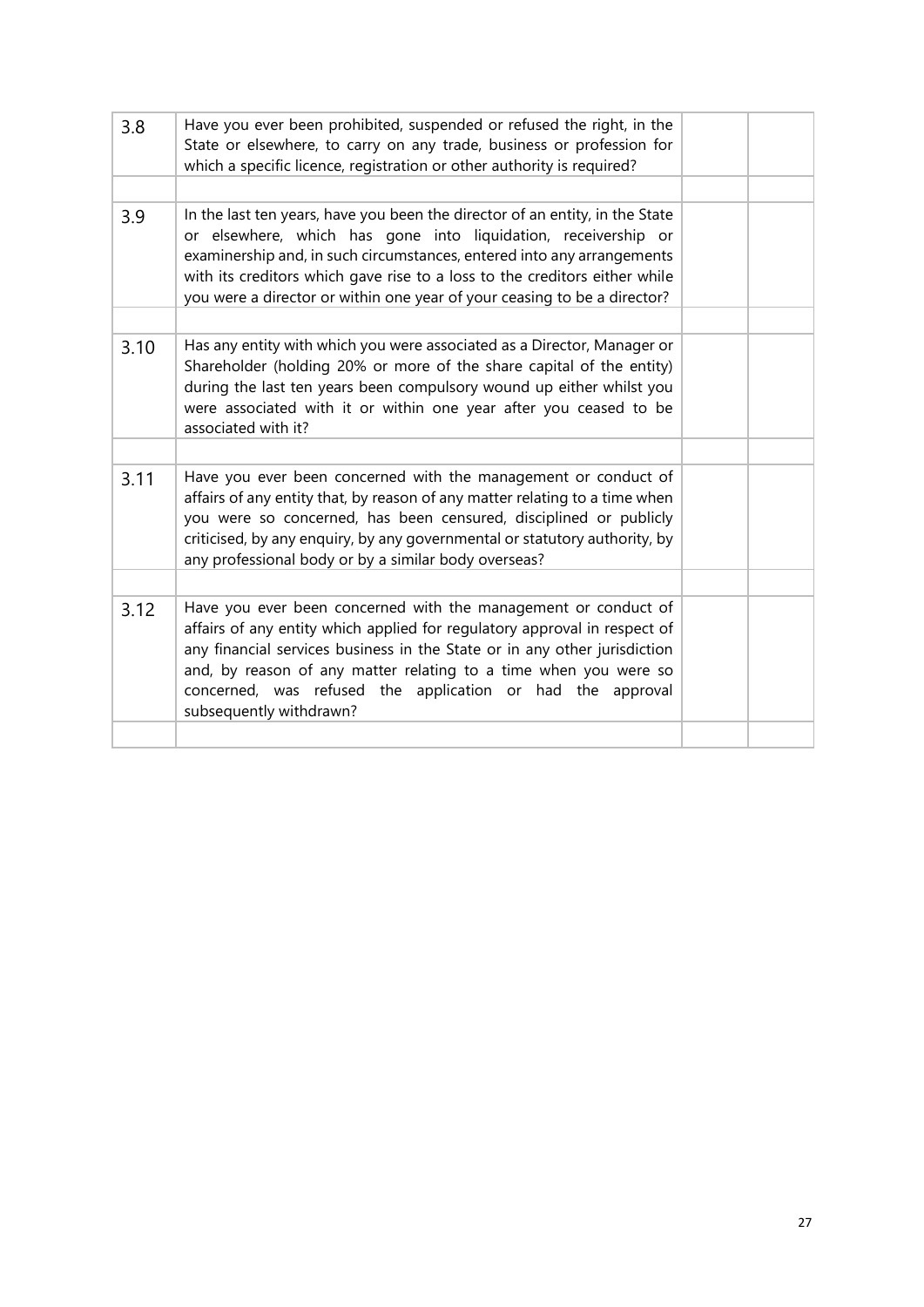# **Business Interests in Financial Entities and Other Firms**

- 4.1 Give details of any current interests in financial entities, i.e.:
	- ownership or beneficial ownership of shares specifying % holding
	- directorships held
	- management positions

Please note, if you are providing a list of interests in a separate attachment, full details (i.e. the four columns below) must be completed.

| The Name of the<br>Entity | Current interest in<br>the entity (see<br>categories<br>above) | <b>Principal Activities</b><br>of the entity | Relationship of<br>the entity, if any,<br>to the proposing<br>entity |
|---------------------------|----------------------------------------------------------------|----------------------------------------------|----------------------------------------------------------------------|
|                           |                                                                |                                              |                                                                      |
|                           |                                                                |                                              |                                                                      |
|                           |                                                                |                                              |                                                                      |
|                           |                                                                |                                              |                                                                      |
|                           |                                                                |                                              |                                                                      |
|                           |                                                                |                                              |                                                                      |

- 4.2 Give details, if you have, or have had in the last 10 years, interests in any other business, whether a financial entity or otherwise, i.e.:
	- ownership or beneficial ownership of more than 10% of the business
	- directorships held
	- management positions

Please note, if you are providing a list of interests in a separate attachment, full details (i.e. the four columns below) must be completed.

| The Name of the<br>Entity | Interest in the<br>entity<br>(See categories<br>above) | <b>Principal Activities</b><br>of the entity | Relationship of<br>the entity, if any,<br>to the proposing<br>entity |
|---------------------------|--------------------------------------------------------|----------------------------------------------|----------------------------------------------------------------------|
|                           |                                                        |                                              |                                                                      |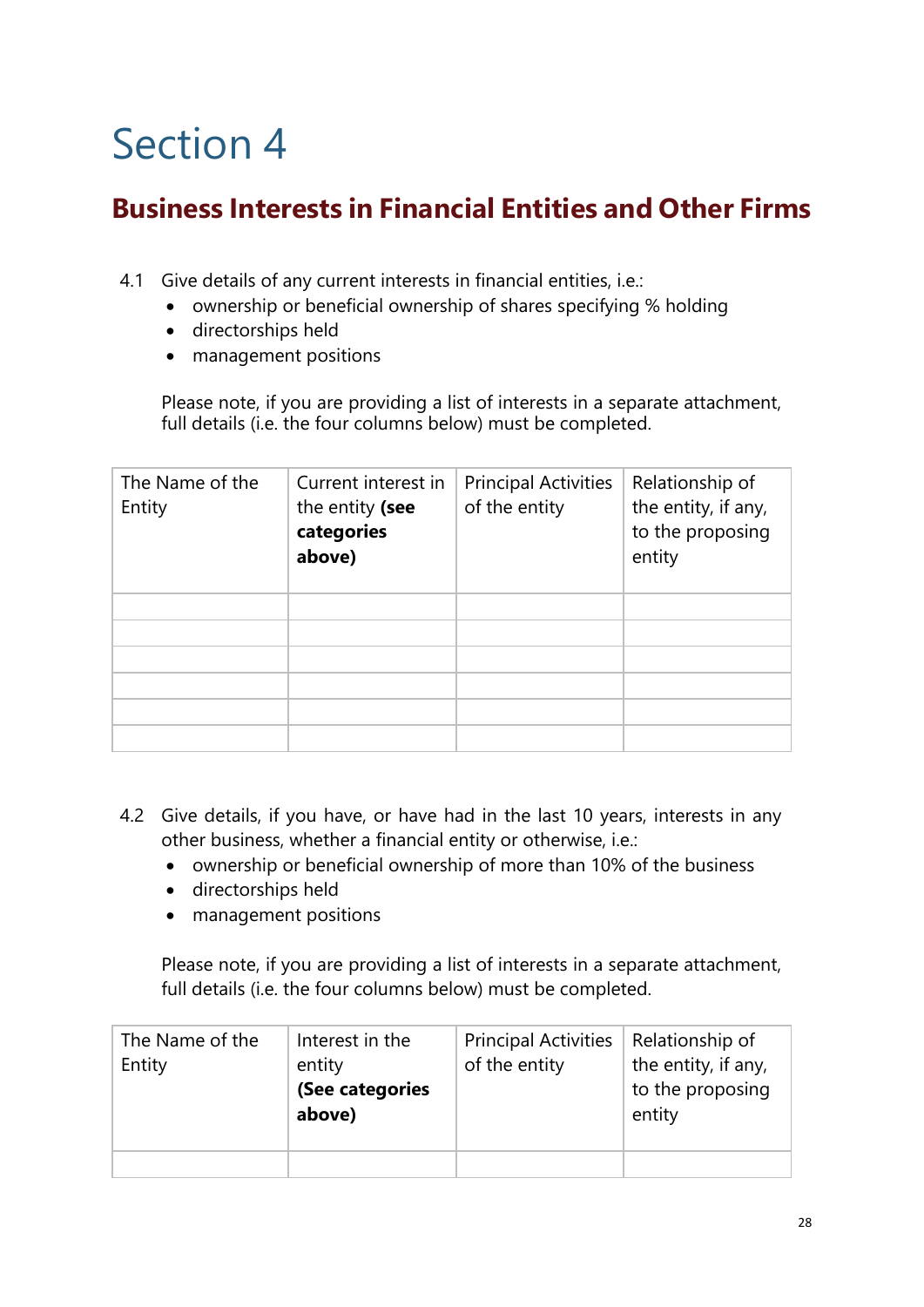4.3 State whether you have or have had any other business interest involving a personal liability in the last 10 years.

| The Name of the<br>Entity | Interest in the<br>entity | <b>Principal Activities</b><br>of the entity | Relationship of<br>the entity, if any,<br>to the proposing<br>entity |
|---------------------------|---------------------------|----------------------------------------------|----------------------------------------------------------------------|
|                           |                           |                                              |                                                                      |
|                           |                           |                                              |                                                                      |
|                           |                           |                                              |                                                                      |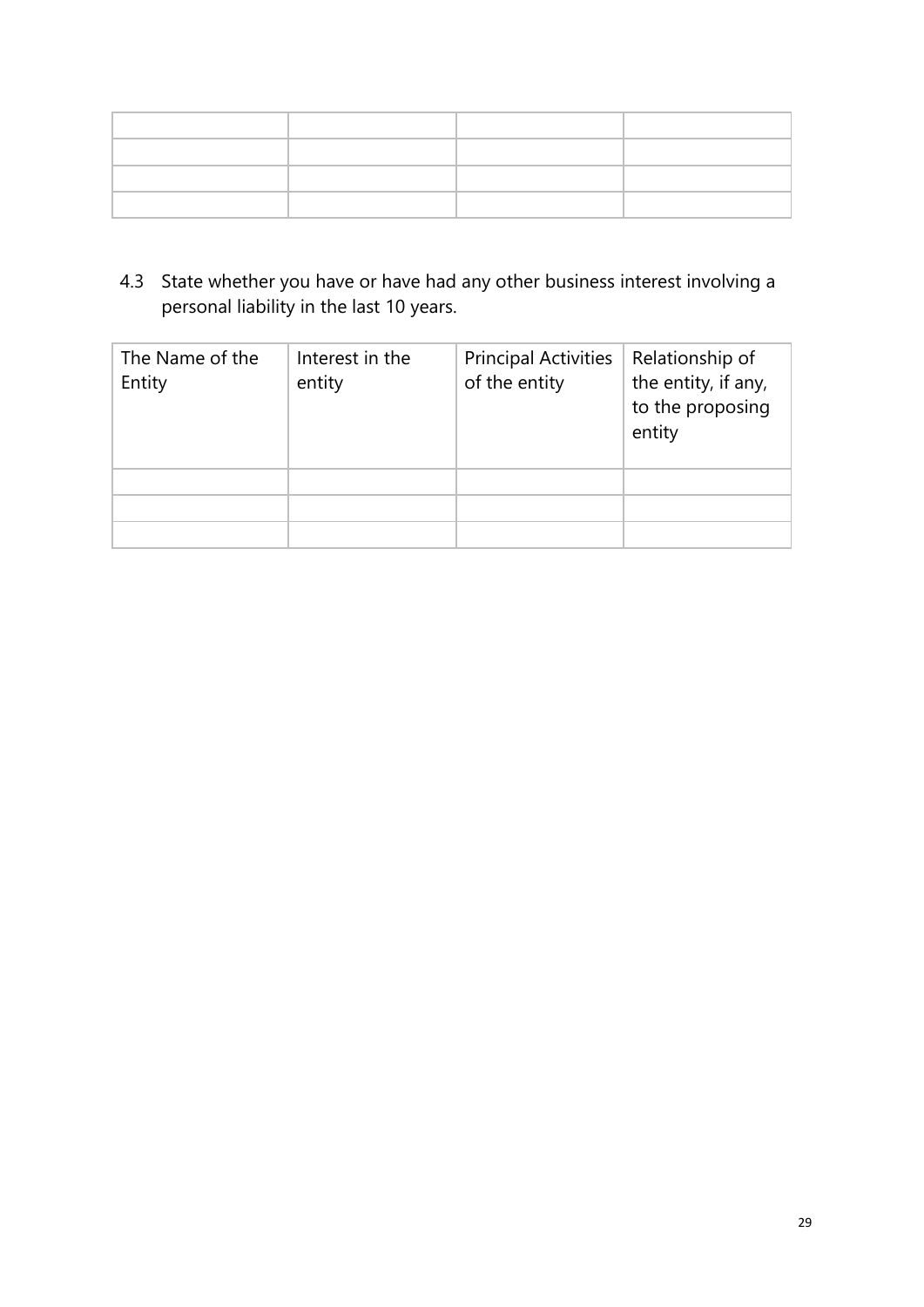# **DECLARATIONS BY PROPOSED PERSON/ APPLICANT**

### **DECLARATION**

I, ................................................................................... *(name of individual)* declare that:

- (i) To the best of my knowledge, information, and belief, I have truthfully and fully answered each question in this Questionnaire, and have disclosed any and all other information, which might reasonably be considered relevant to this application.
- (ii) I will promptly notify the MFA of any changes in the information which I have provided and confirm that I will inform the Board in writing of the details of such changes and any other relevant/material information of which I may become aware at any time after the date of this Declaration.
- (vi) This application includes any and all information relevant and material to my application for authorisation.
- (vii) I acknowledge that the MFA may process any personal data relevant to me for the purposes of performing the Board's statutory functions.
- (viii) I am aware that it may be:
	- a. an offence and/or
	- b. grounds for refusal of my application and/or
	- c. grounds for revocation of an authorisation granted on foot of the within application and/or for me to knowingly or recklessly:
	- provide false or misleading information and/or to make a false or misleading statement (which, I acknowledge, may include the withholding by me of relevant information) in this application for authorisation;
	- fail to inform and/or withhold from the MFA details of any change in circumstances/new information which is relevant and/or material to my status as an approved person.

| Dated this                  | day of | 20 |
|-----------------------------|--------|----|
| Signed:                     |        |    |
| Position/Proposed Position: |        |    |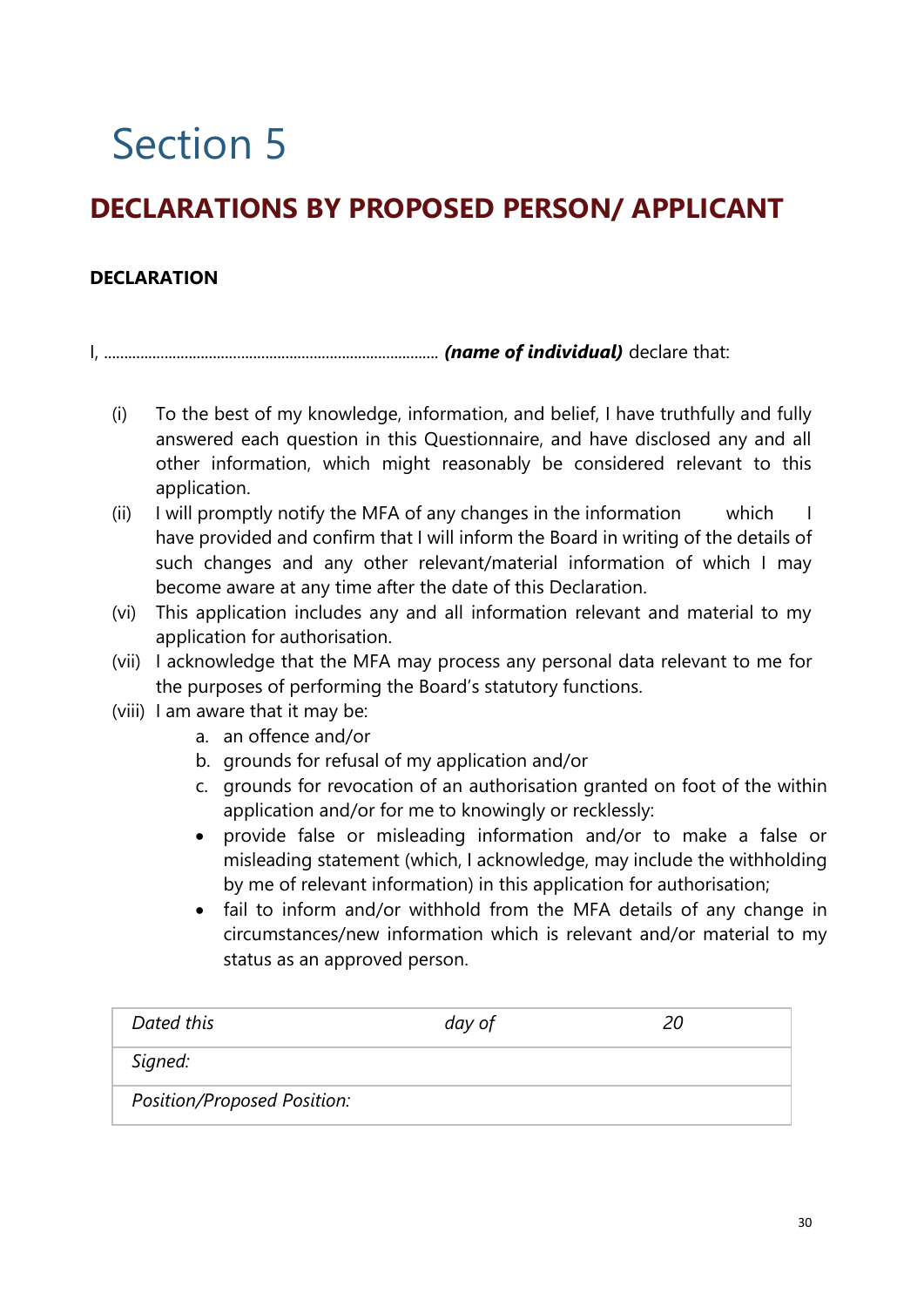# ANNEX 2

*Conflict of Interest Policy*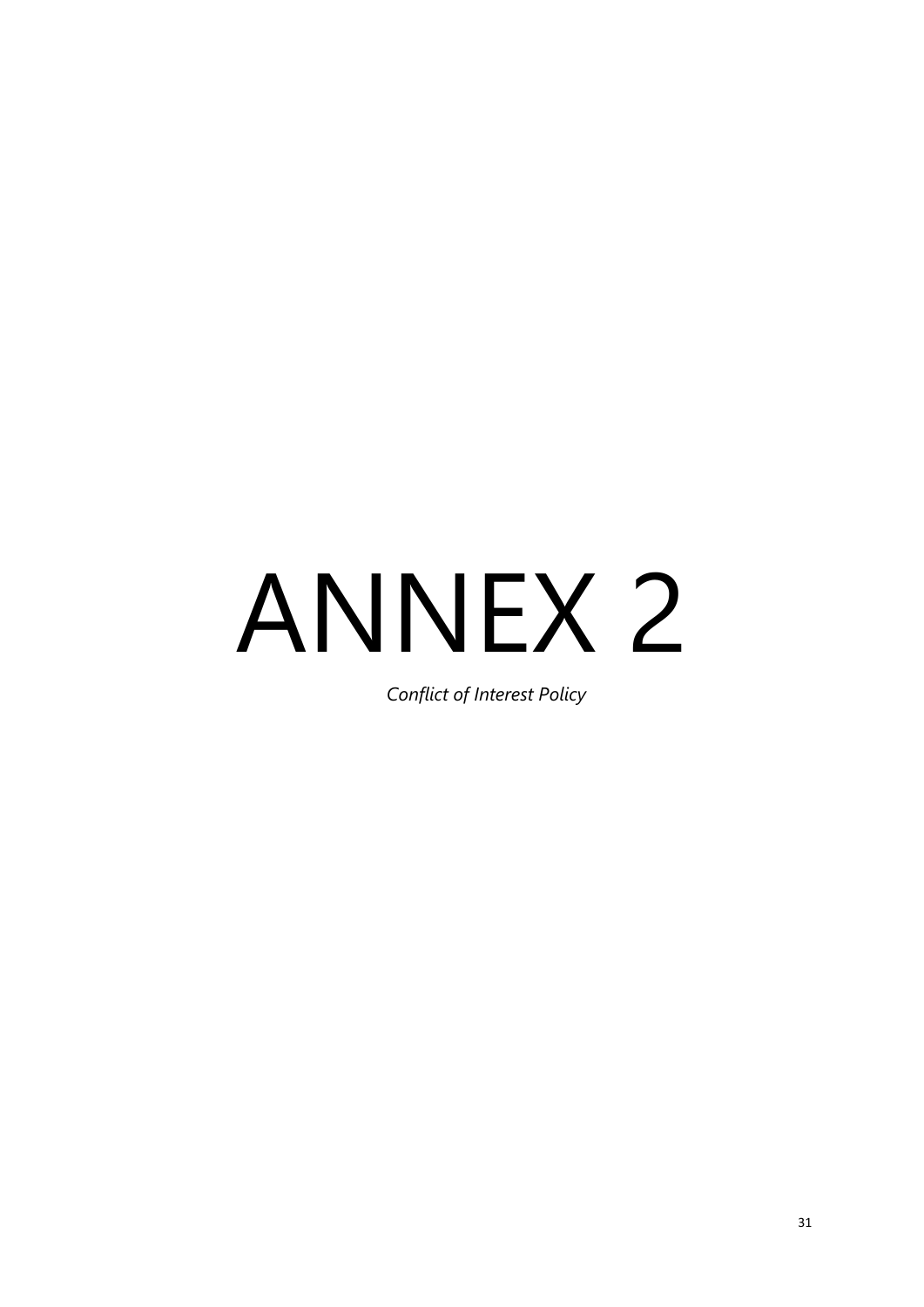# **CONFLICT OF INTEREST POLICY**

### **1. Purpose and scope**

Persons bound by this Code may face both actual and potential conflicts of interest on a regular basis. This policy sets forth the organisational and administrative guide to identify and prevent or manage actual and potential Conflicts of Interest when performing other their duties at MFA. All such persons who are bound by this Code, are also subject to this policy. Additionally, this policy shall serve as a guide for the interpretation and recommendations by any independent and impartial entity. (the persons subject to this policy are those defined in article 1.1 of the Code of Ethics.

### **2. Definitions**

**"Coincidental Conflict of Interest"** means a situation which occurs unexpectedly with regard to a single event (e.g. a transaction, the selection of service provider, etc.) and which can usually be managed with a one-off measure;

**"Conflict of Interest"** means a situation in which different parties have interests that conflict with each other. Such conflicts may arise between MFA and its customers / management bodies / board members / Employees / suppliers and business partners, between different functions, units and/or entities within MFA (including managers, employees and tied agents, or any person directly or indirectly linked to them by control) and also between MFA's customers. A conflict of interest might exist in situations which may not result in actual conflicts of interest but create the perception of a conflict of interest.

**"Permanent Conflict of Interest"** means a situation where a conflict of interest persists and needs to be managed permanently.

### **3. Identification of Conflicts of Interest**

Persons bound by the Code of Ethics shall identify potential or actual Conflicts of Interest before or when they arise as part of their normal day to day business, taking into account the size and organisation of MFA and the nature, scale and complexity of its engagements. In all their activities, persons bound by the Code of Ethics shall act in the best interests of all the persons engaging with MFA, and act honestly, fairly, and professionally. Persons bound by the Code of Ethics shall ensure that all MFA Employees have the sufficient skills and awareness of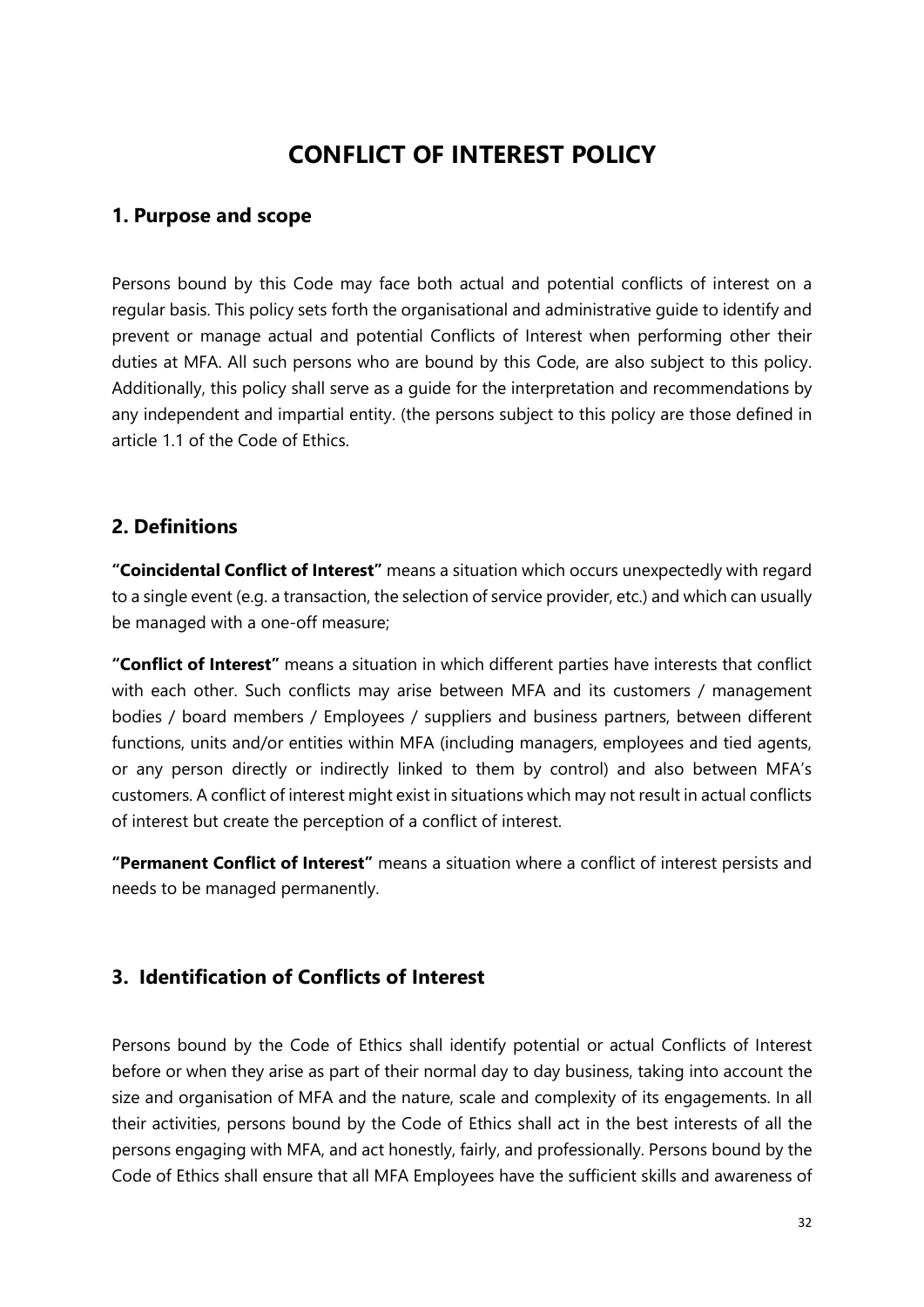what constitutes a Conflict of Interest and what measures are required when a Conflict of Interest has been identified. In addition, persons bound by the Code of Ethics shall ensure that relevant training on Conflicts of Interest is provided on a regular basis. Below are some examples of situations where Conflicts of Interest may arise and where particular attention is required.

### **4. Conflicts of Interest within MFA's Organisation**

Conflicts of Interest relating to MFA's internal organisation can be broadly described as scenarios where an Officer's interest in the outcome of a particular activity differs from the interests of MFA or any persons bound by the Code of Ethics favours its interest over another person within MFA which is inconsistent with the best interest of MFA.

Below are some examples of practical activities in which a Conflict of Interest may potentially arise:

- The person bound by this Code (or, where applicable, a family member or close personal relationship) receives a financial or other significant benefit as a result of the Officer's position in MFA that is inappropriate in nature.
- An existing financial, or other interest, or previous engagement, in an activity or relationship with another person, impairs or could impair his or her judgment or objectivity in carrying out his or her duties and responsibilities to MFA.
- Performing or taking part in external engagement, entails a risk on the persons' ability to perform his/her work in MFA is affected.
- Having the opportunity to influence MFA, granting business or making administrative and other material decisions in a manner that leads to personal gain or advantage for the Officer or a family member or close personal relationship.
- Personal or professional relationship with an external stakeholder (e.g. material suppliers, consultancies or other service providers) impairs or could impair his or her judgment or objectivity in carrying out his or her duties and responsibilities to MFA.
- Economic interests (e.g. shares, other ownership rights and memberships, financial holdings and other economic interests in commercial customers,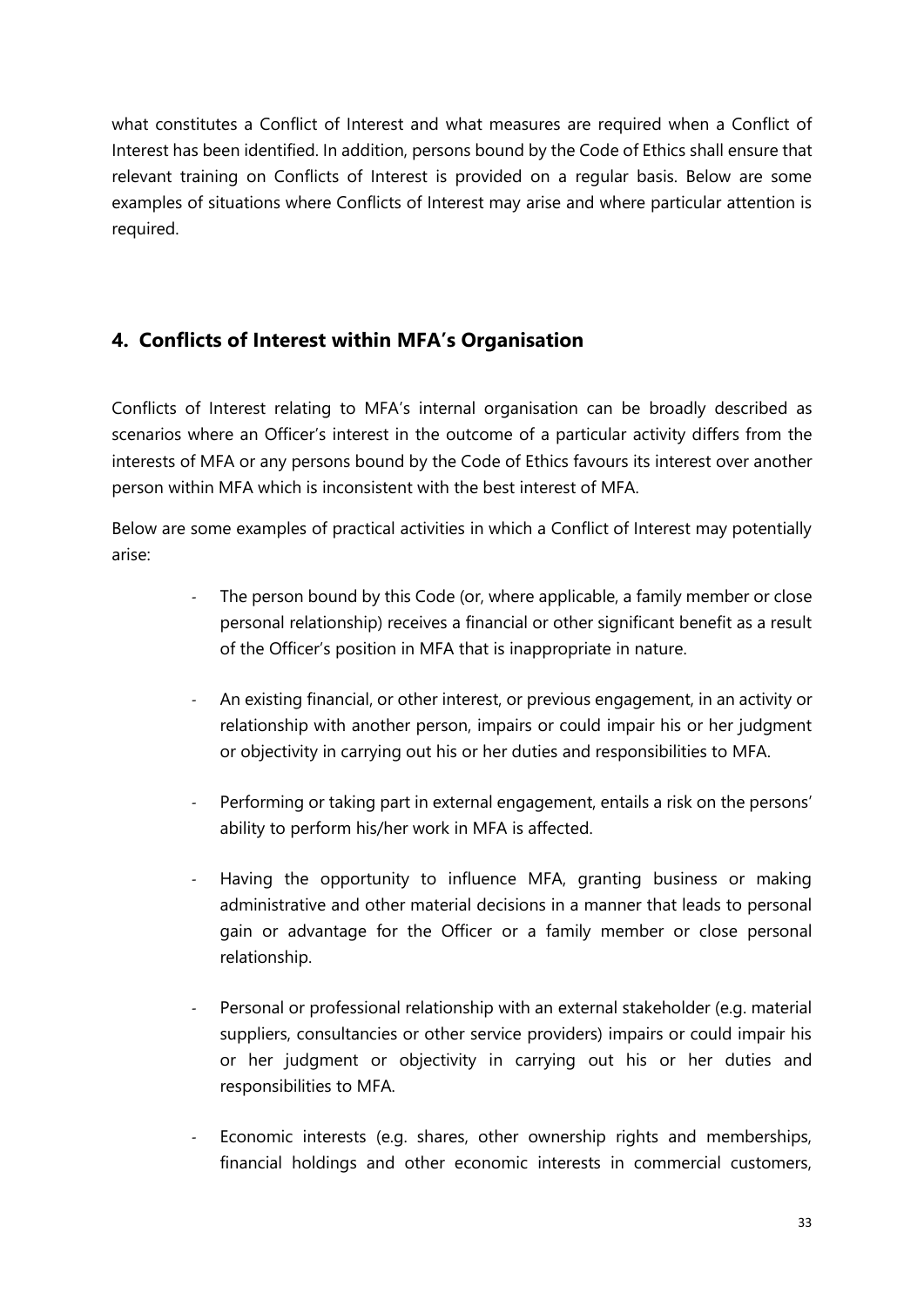intellectual property rights, loans granted by MFA to a company owned by staff, membership in a body or ownership of a body or entity with conflicting interests) causes a Conflict of Interest to occur;

- a Conflict of Interest arises because of any other employment or previous employment within the recent past (e.g. five years); and
- a Conflict of Interest arises because of any political influence or political relationships.

### **5. Conflicts of Interest Relating to Persons Engaged with MFA**

Conflicts of Interest relating to persons engaged with MFA can be broadly described as scenarios where an officer:

- is likely to make a financial gain or avoid a financial loss to the potential detriment of the person engaged with MFA;
- has an interest in the outcome of the service provided to the person engaged with MFA or of a transaction carried out on behalf of the person engaged with MFA, which is different from the interest of the person engaged with MFA;
- has a financial or other incentive to favour the interest of another person engaged with MFA or group of persons engaged with MFA over the interests of the initial person engaged with MFA;
- conducts the same type of business as the person engaged with MFA; or
- receives or will receive from a person engaged with MFA an inducement in relation to the service provided to the person engaged with MFA in the form of monetary or non-monetary benefits or services other than the standard commission or fee for the service in question.

### **6. Managing Conflicts of Interests**

When an actual or potential Conflicts of Interest has been identified the Officer must properly assess, manage and report the Conflict of Interest to avoid adverse effects on other persons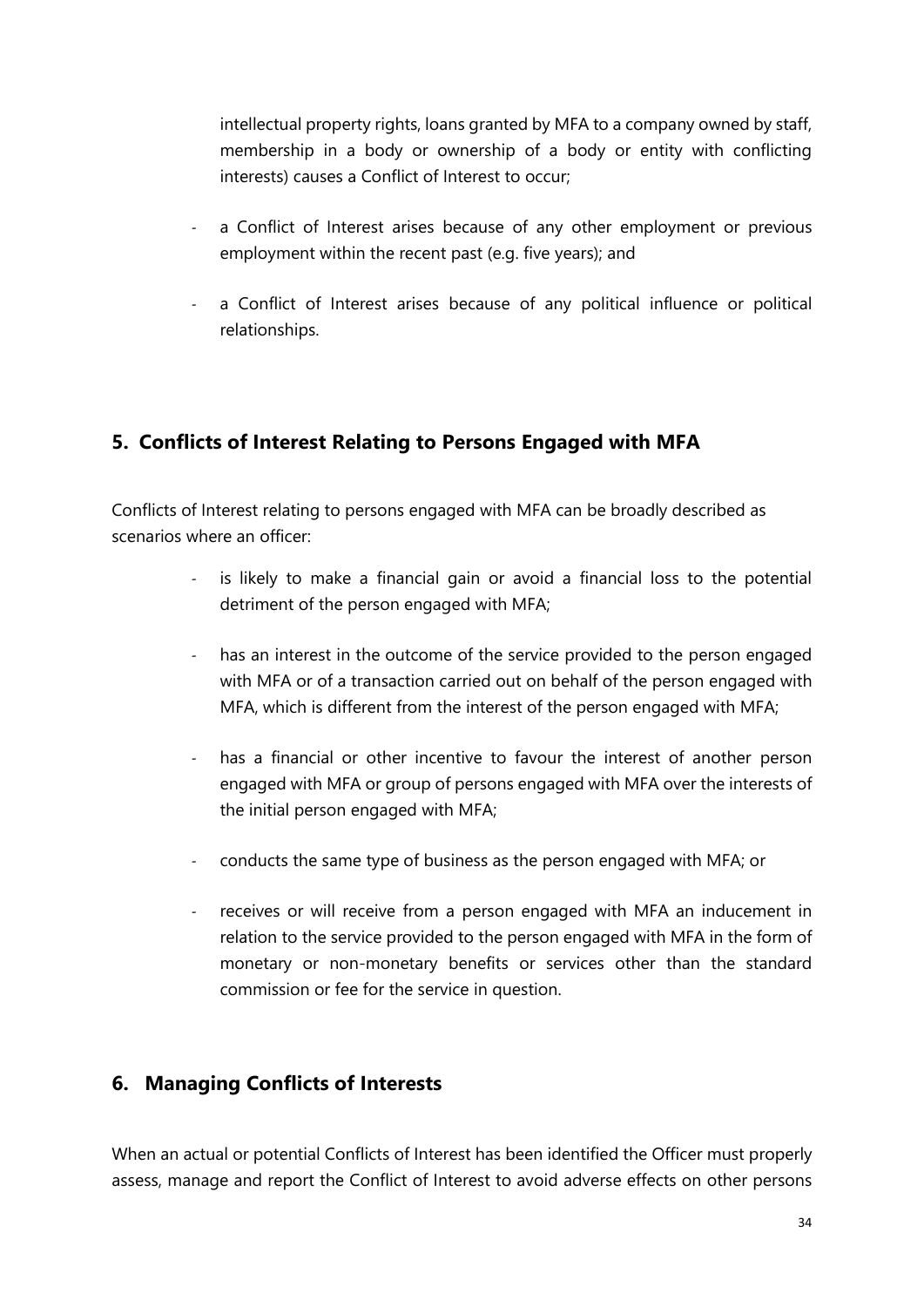and on the MFA. A materiality assessment shall be carried out, and appropriate mitigating measures shall be actioned if necessary.

### **6.1 Remuneration**

Remuneration arrangements in the MFA shall not give rise to conflicts of interests. The remuneration of an employee or function shall not be directly linked to the performance of another employee or function that is engaging in activities where a potential conflict can arise between these activities.

### **6.2 Outsourcing**

Outsourcing its business never releases MFA from accountability. MFA shall have in place risk-based systems and controls to assess whether vendors meet the requirements from the legislator and the financial supervisory authorities regarding identification and managing of Conflicts of Interest.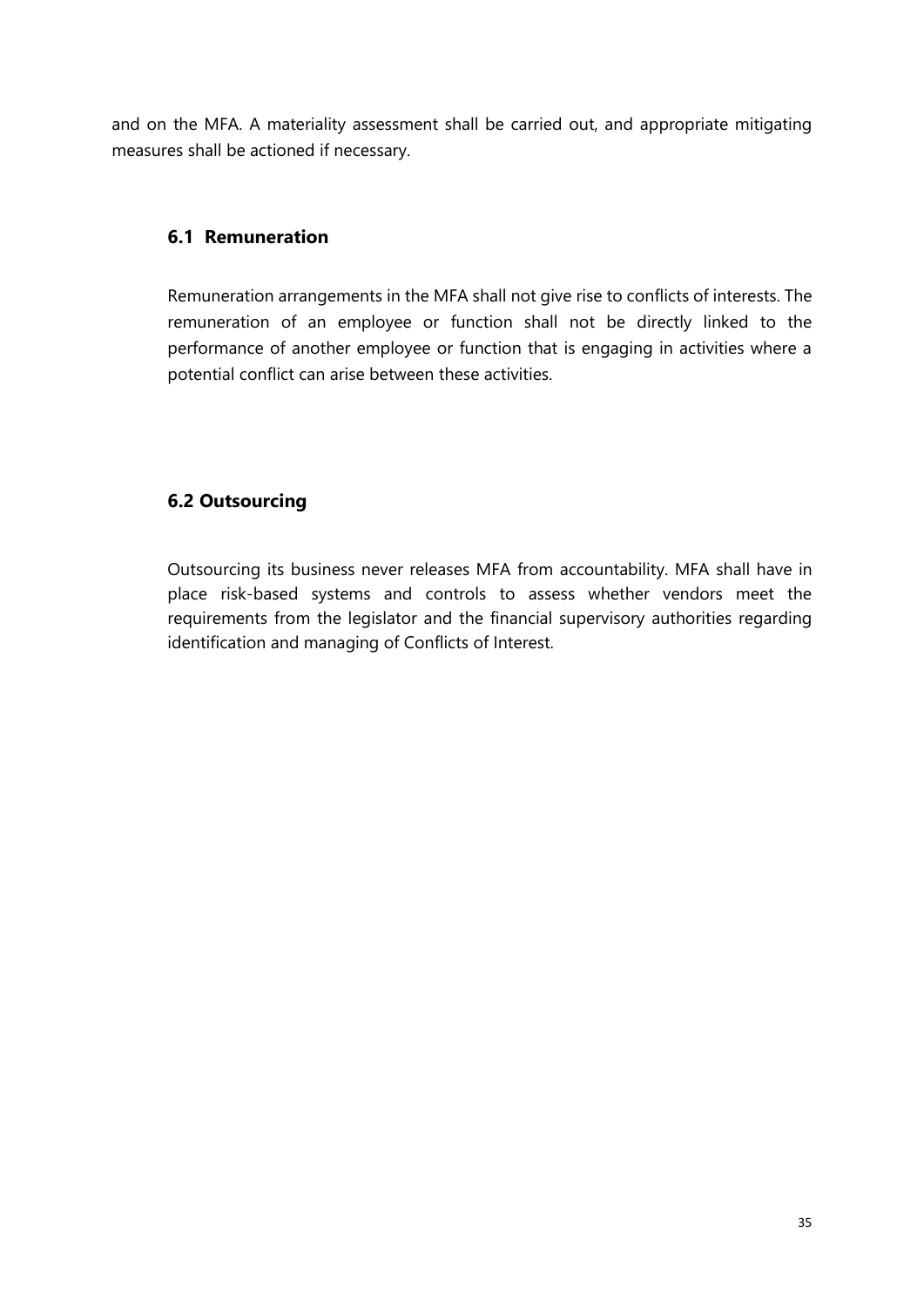### **7. Conflict of Interest Declaration Form**

This form is to be completed and submitted by the person detecting a Conflict of Interest

**Name and Surname of employee:**

### **Details of interest:**

### **Type of Conflict of Interest:**

- **T** Coincidental Conflict of Interest
- **T** Conflict of Interest
- **Permanent Conflict of Interest**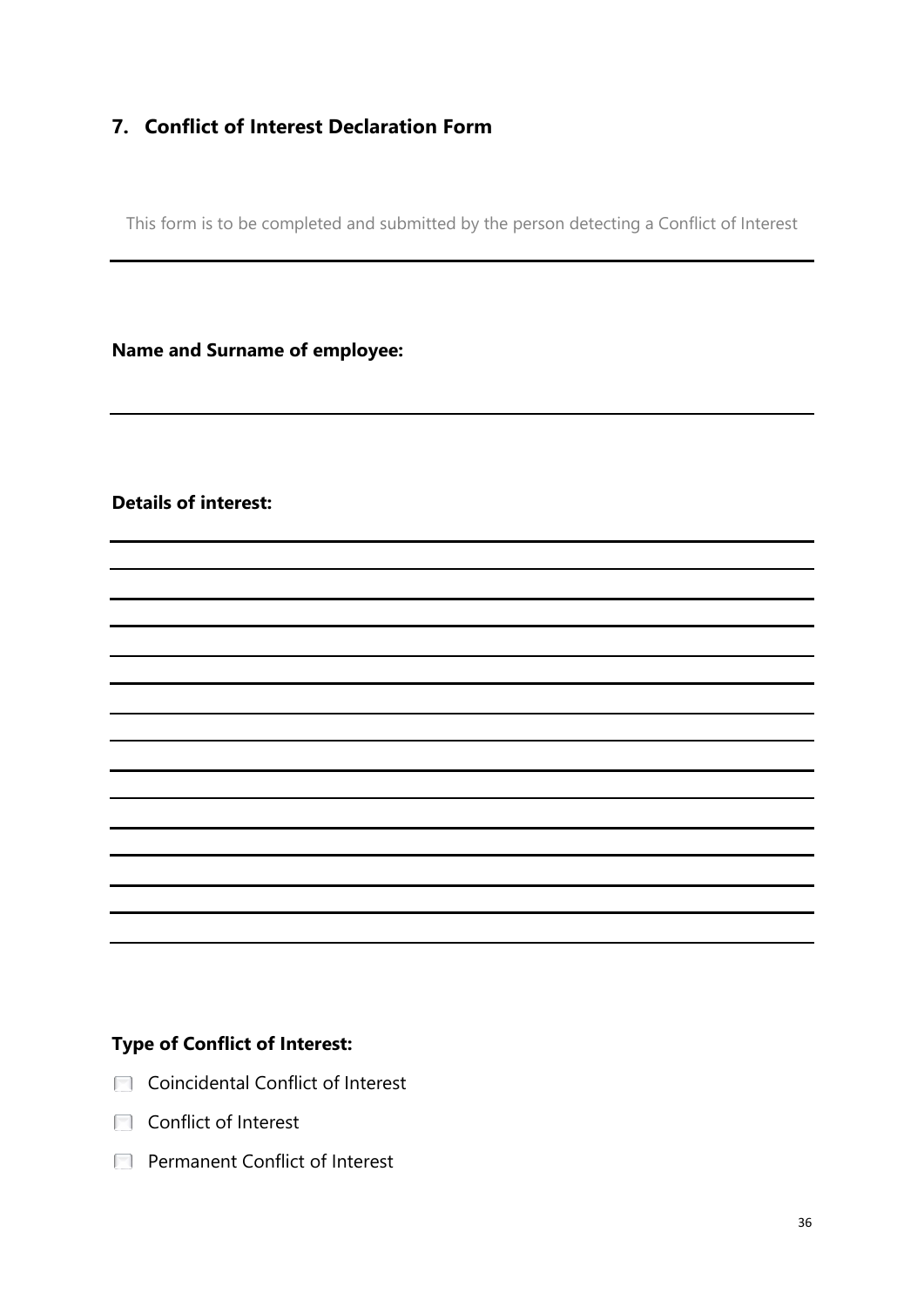| Details of the connected person: |
|----------------------------------|
|                                  |
|                                  |
|                                  |
|                                  |
|                                  |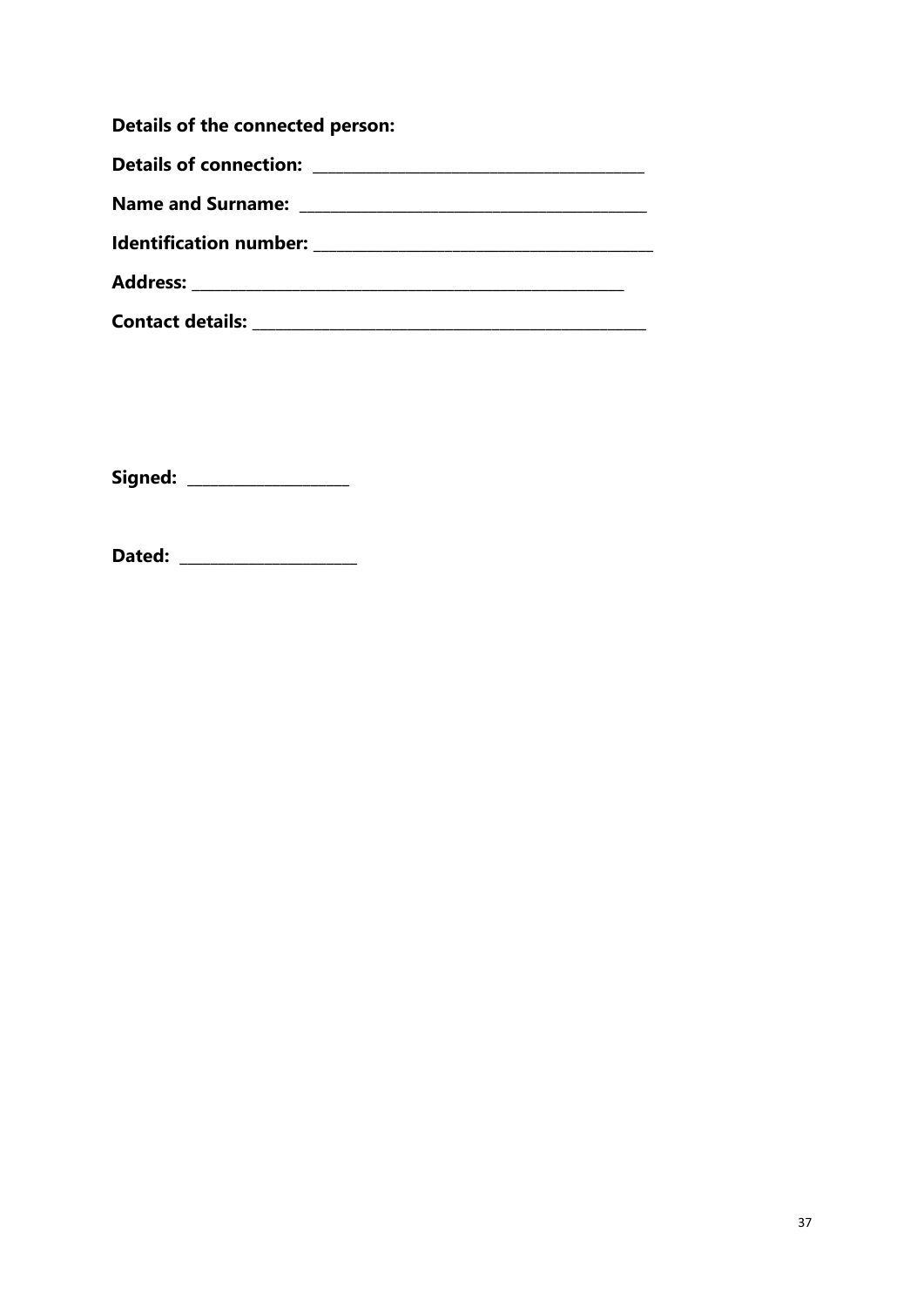# ANNEX 3

*Conflict of Interest Register*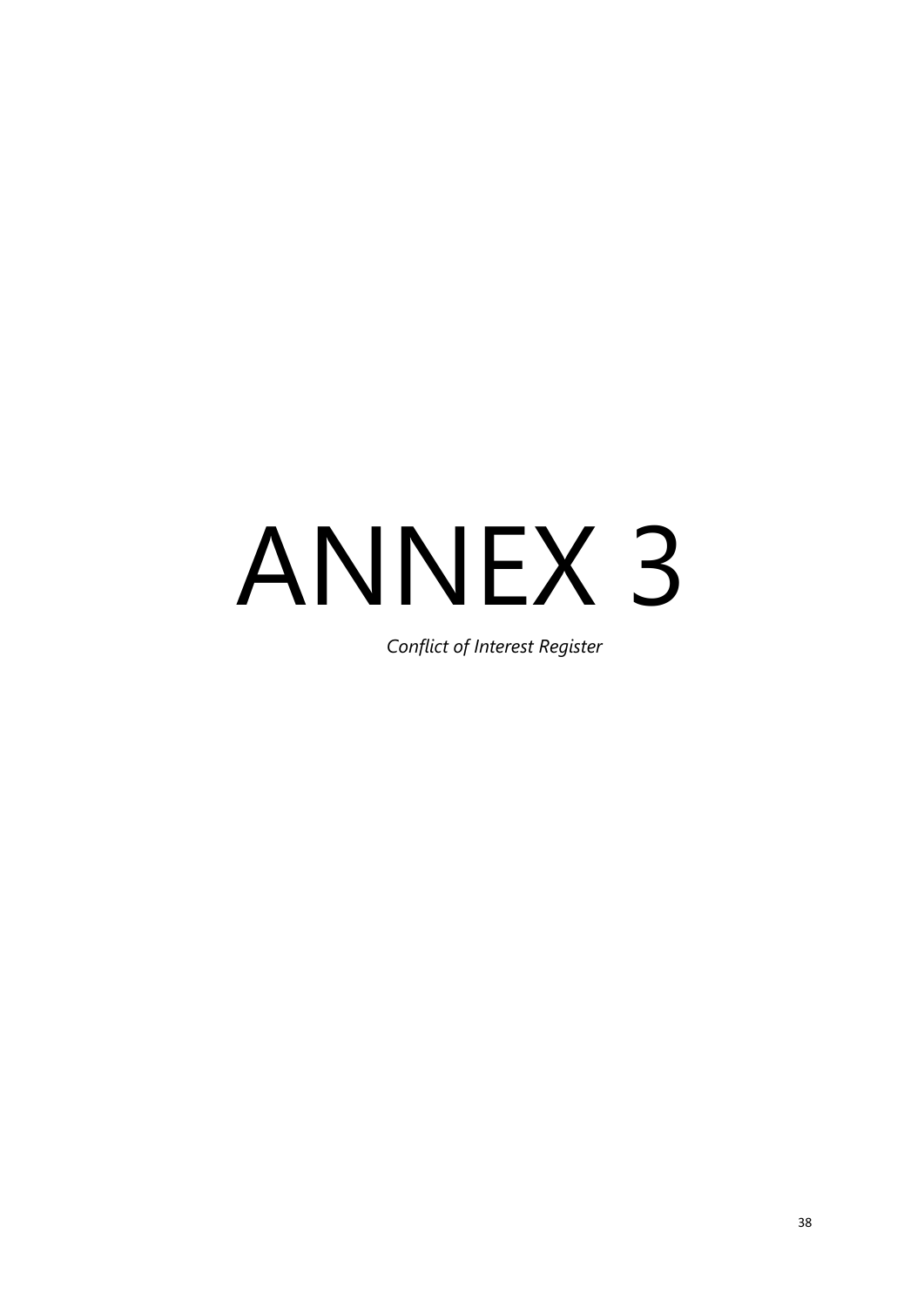### CONFLICTS OF INTEREST REGISTER

| <b>DATE</b> | <b>NAME OF EMPLOYEE</b> | <b>DESCRIPTION OF</b><br><b>INTEREST</b> | Does the interest relate<br>to the employee or a<br>person closely<br>connected to the<br>employee? | Is the interest current? |
|-------------|-------------------------|------------------------------------------|-----------------------------------------------------------------------------------------------------|--------------------------|
|             |                         |                                          |                                                                                                     |                          |
|             |                         |                                          |                                                                                                     |                          |
|             |                         |                                          |                                                                                                     |                          |
|             |                         |                                          |                                                                                                     |                          |
|             |                         |                                          |                                                                                                     |                          |
|             |                         |                                          |                                                                                                     |                          |
|             |                         |                                          |                                                                                                     |                          |
|             |                         |                                          |                                                                                                     |                          |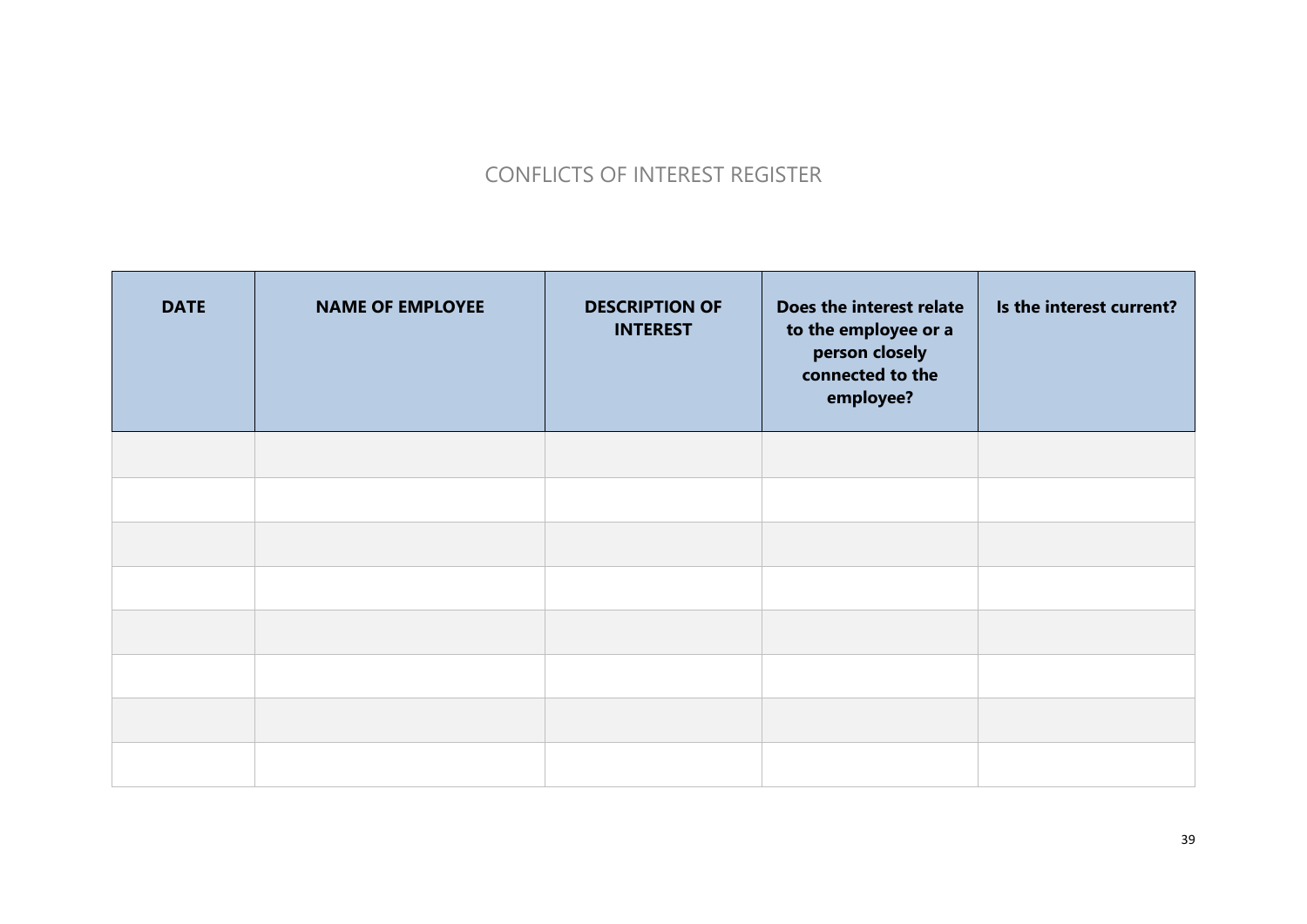# ANNEX 4

*E-Mail Etiquette Guidelines*